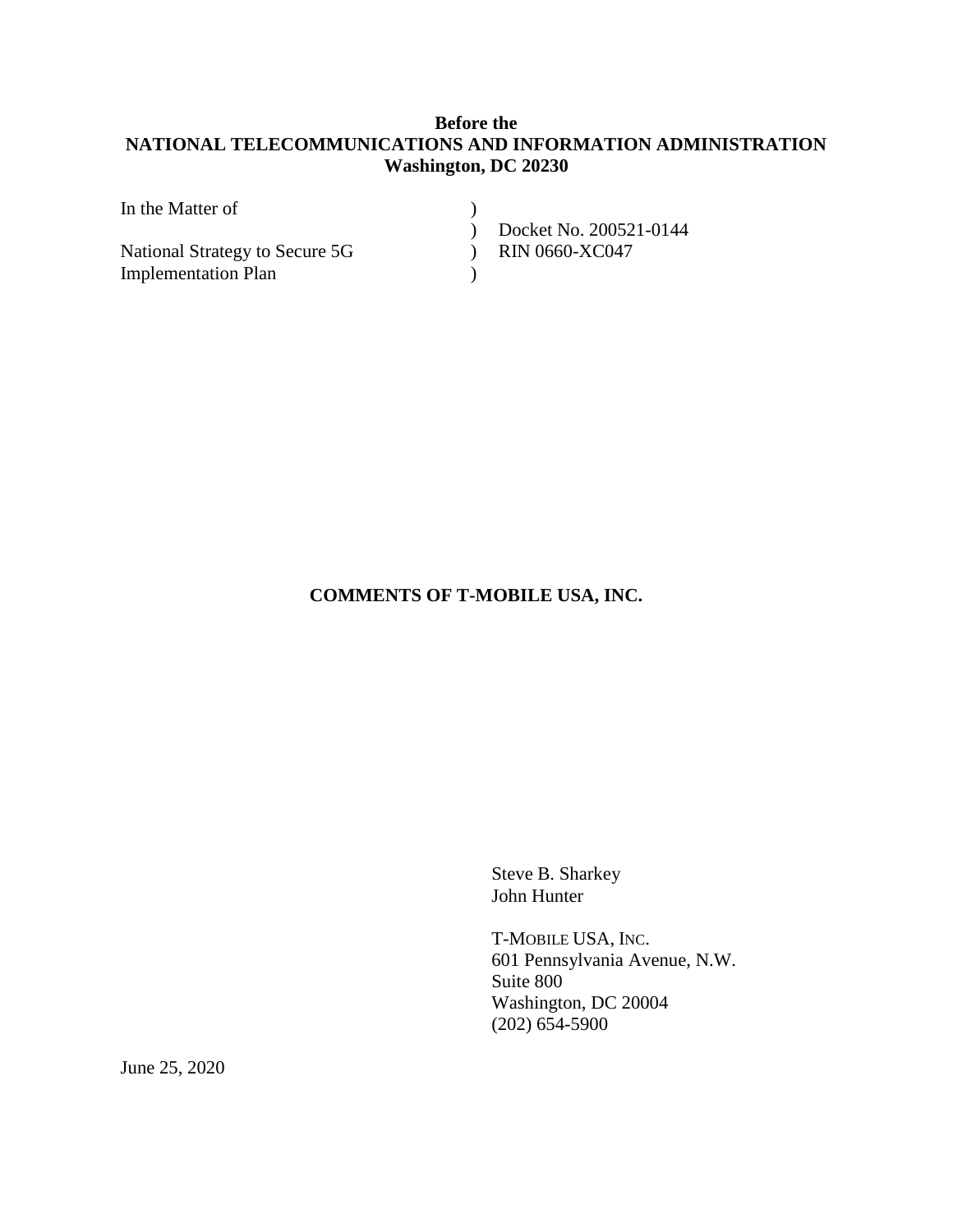# **TABLE OF CONTENTS**

| A.<br><b>B.</b> |                                                                                                                                                                 |
|-----------------|-----------------------------------------------------------------------------------------------------------------------------------------------------------------|
|                 |                                                                                                                                                                 |
|                 |                                                                                                                                                                 |
|                 |                                                                                                                                                                 |
|                 |                                                                                                                                                                 |
|                 |                                                                                                                                                                 |
|                 | RISKS TO U.S. ECONOMIC AND NATIONAL SECURITY DURING<br>DEVELOPMENT AND DEPLOYMENT OF 5G INFRASTRUCTURE<br>RESPONSIBLE GLOBAL DEVELOPMENT AND DEPLOYMENT OF 5G24 |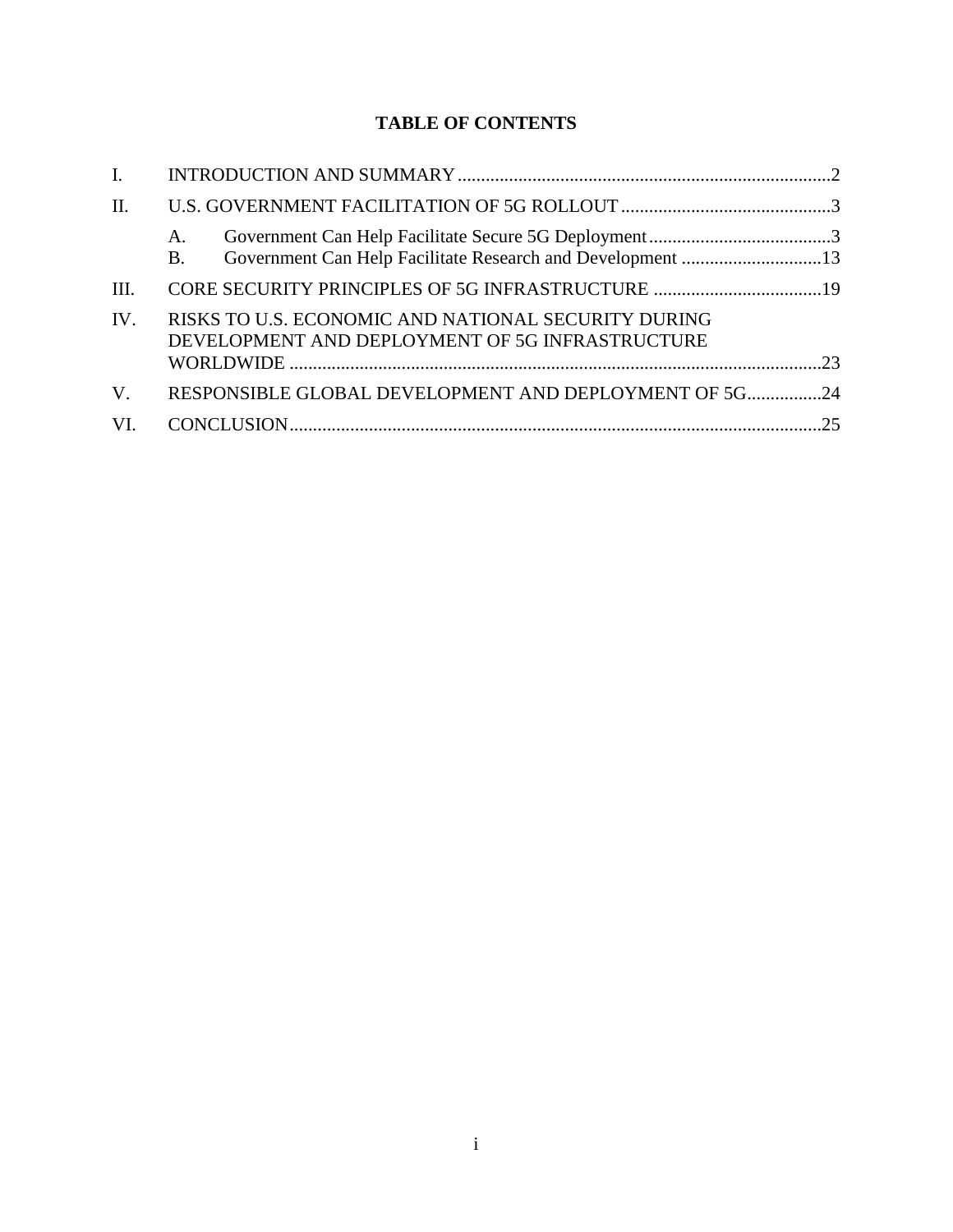## **Before the NATIONAL TELECOMMUNICATIONS AND INFORMATION ADMINISTRATION Washington, DC 20230**

)  $\mathcal{L}$  $\mathcal{L}$  $\lambda$ 

In the Matter of National Strategy to Secure 5G Implementation Plan

 $\overline{a}$ 

Docket No. 200521-0144 RIN 0660-XC047

#### **COMMENTS OF T-MOBILE USA, INC.**

T-Mobile USA, Inc.  $("T-Mobile")^{1/}$  submits these comments in response to the Notice and Request for Comments issued by the National Telecommunications Information Administration ("NTIA") in the above-referenced proceeding, soliciting input on an implementation plan to ensure the security of next-generation wireless communications systems and infrastructure.<sup>2/</sup> T-Mobile supports these efforts intended to facilitate the secure and rapid deployment of the fifth-generation ("5G") wireless technologies that will be a critical economic force as the Nation emerges from the current pandemic. While industry has and will continue to take the lead in developing and deploying secure 5G systems, there are several important steps the U.S. Government can take in parallel to further ensure America's leadership in 5G communications services and equipment.

<sup>&</sup>lt;sup>1/</sup> T-Mobile USA, Inc. is a wholly-owned subsidiary of T-Mobile US, Inc., a publicly traded company. T-Mobile and Sprint are now one company operating under the name T-Mobile. The merger closed on April 1, 2020.

<sup>&</sup>lt;sup>2/</sup> *See The National Strategy to Secure 5G Implementation Plan, Notice; Request for Comments, 85* Fed. Reg. 32016 (2020) ("*Request for Comments*"); *The National Strategy to Secure 5G Implementation Plan*, Notice; Extension of Comment Period, 85 Fed. Reg. 36383 (2020) (extending the comment deadline to June 25, 2020); *see also* Secure 5G and Beyond Act of 2020, Pub. L. 116-129, 134 Stat. 223 ("Secure 5G and Beyond Act").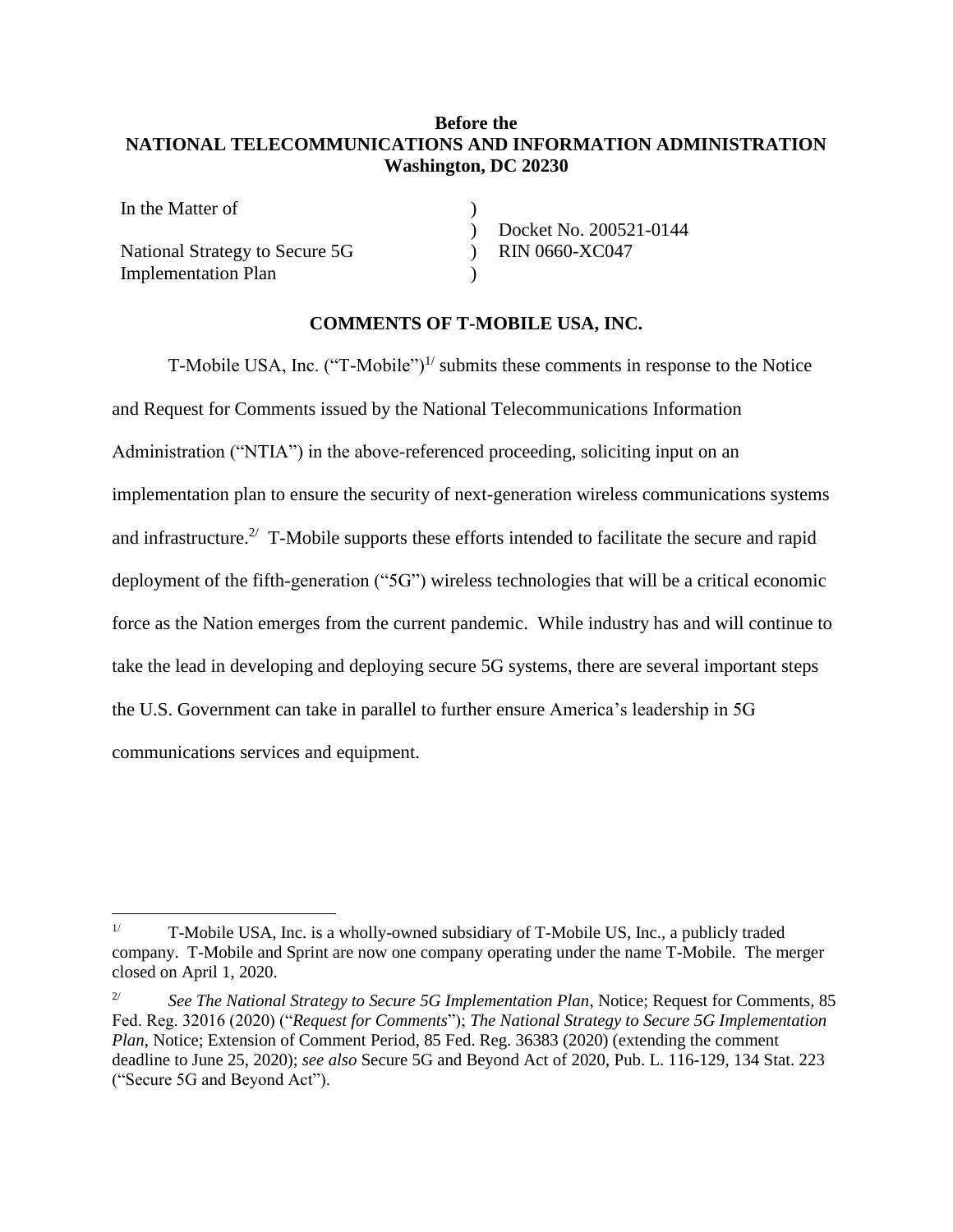## <span id="page-3-0"></span>**I. INTRODUCTION AND SUMMARY**

The continuing deployment of 5G wireless technologies and networks will be key economic drivers and significant components of the Nation's future prosperity. As highlighted in the National Strategy to Secure 5G of the United States of America, "[t]his new technology will provide consumers, businesses, and governments with remarkably fast network connections that will enable tens of billions of new devices to harness the power of the Internet, transforming the way we live, work, learn, and communicate." $3/$  That is why it is important that, where the U.S. Government controls assets and processes critical to the deployment of secure and reliable 5G services and infrastructure, it does all that it is able to facilitate that deployment. In particular, the U.S. Government must ensure that service providers have a sufficient supply of high-, mid-, and low-band spectrum for exclusive licensed commercial use. It must also streamline tower and antenna siting policies so that 5G networks can be deployed rapidly and with sufficient capacity.

To further foster the creation of a 5G ecosystem of technologies, devices, and networks, the U.S. Government should also support research, development, and testing by trusted vendors. Many domestic wireless service providers and equipment manufacturers are already actively engaged in research, development, and testing activities. But they are also increasingly faced with competition by foreign entities that are heavily subsidized by their home countries, tilting the global marketplace in their favor and squeezing out both established providers and suppliers that have a demonstrated reputation of reliability and trustworthiness, and potential new competitors. The U.S. Government can help level the playing field by developing grant

<sup>3/</sup> *See* National Strategy to Secure 5G of the United States of America (Mar. 2020), https://www. whitehouse.gov/wp-content/uploads/2020/03/National-Strategy-5G-Final.pdf.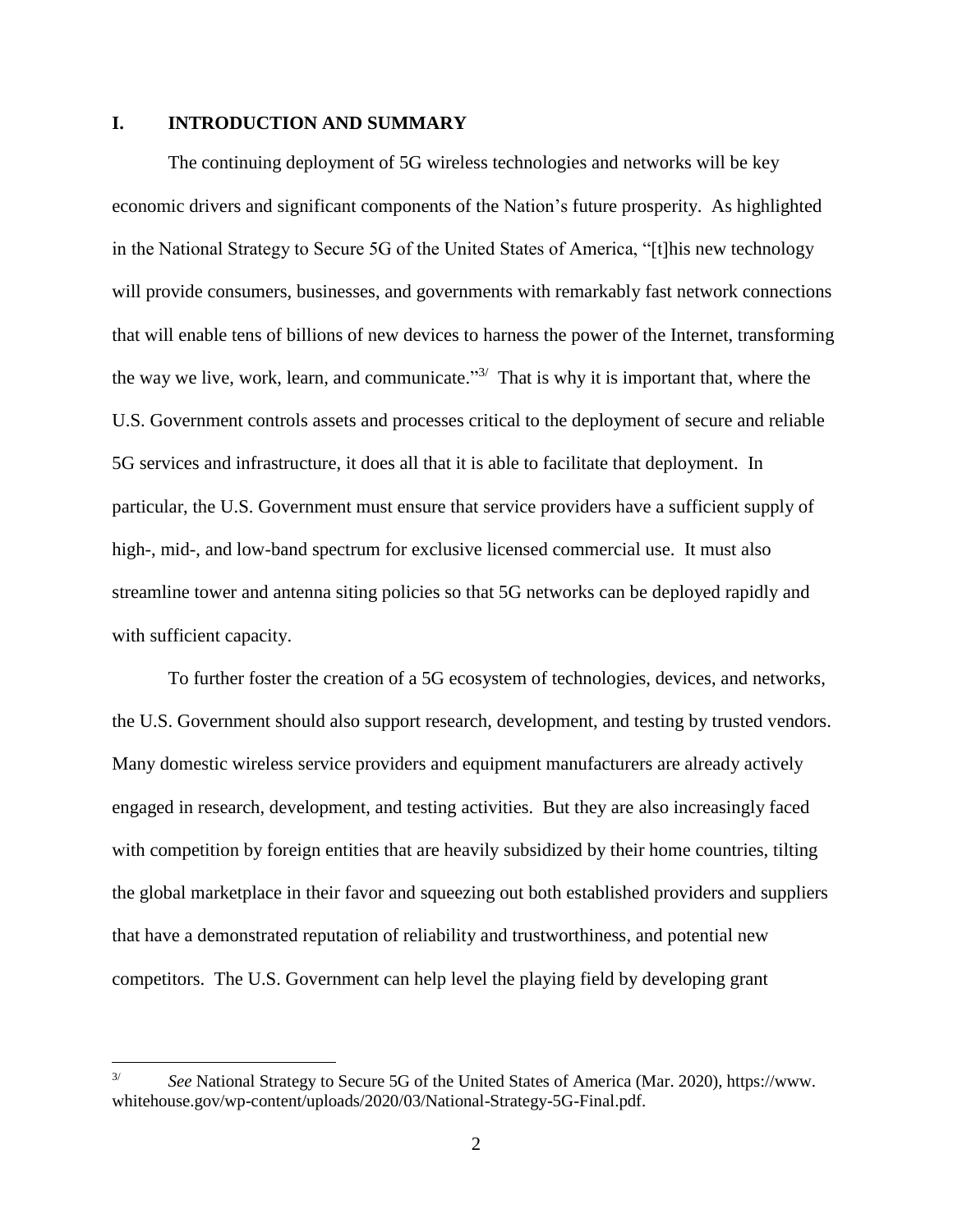programs, providing loans, and creating tax incentives that will support trusted vendors and strengthen their ability to compete.

Not only will supporting trusted vendors produce a competitive global wireless marketplace, but it will also promote the security and reliability of 5G networks. Efforts are already underway by trusted vendors and other industry stakeholders to develop and implement security measures for 5G networks. The U.S. Government should continue to support those efforts by maintaining technology-neutral policies and establishing clear criteria for determining trusted vendors.

Finally, a U.S. Government domestic regulatory and policy environment that promotes the deployment of 5G will also ensure that the U.S. maintains its leadership in the race to 5G and realizes the economic benefits of winning that race – as it did with previous generations of wireless networks. The U.S. Government must also maintain its strong participation, in collaboration with industry, in international venues to promote the Nation's interests, support responsible global development of 5G, and mitigate against harms and risk posed by other countries. The U.S. is poised to continue to be at the forefront of 5G rollout, and the U.S. Government should seize this unique opportunity by providing sufficient support to the providers and suppliers that are critical to that success.

## <span id="page-4-1"></span><span id="page-4-0"></span>**II. U.S. GOVERNMENT FACILITATION OF 5G ROLLOUT**

#### **A. Government Can Help Facilitate Secure 5G Deployment**

NTIA seeks comment on how the U.S. Government can best support the domestic development and deployment of 5G.<sup>4/</sup> The United States has the world's most developed

<sup>4/</sup> *See Request for Comments* at 32017.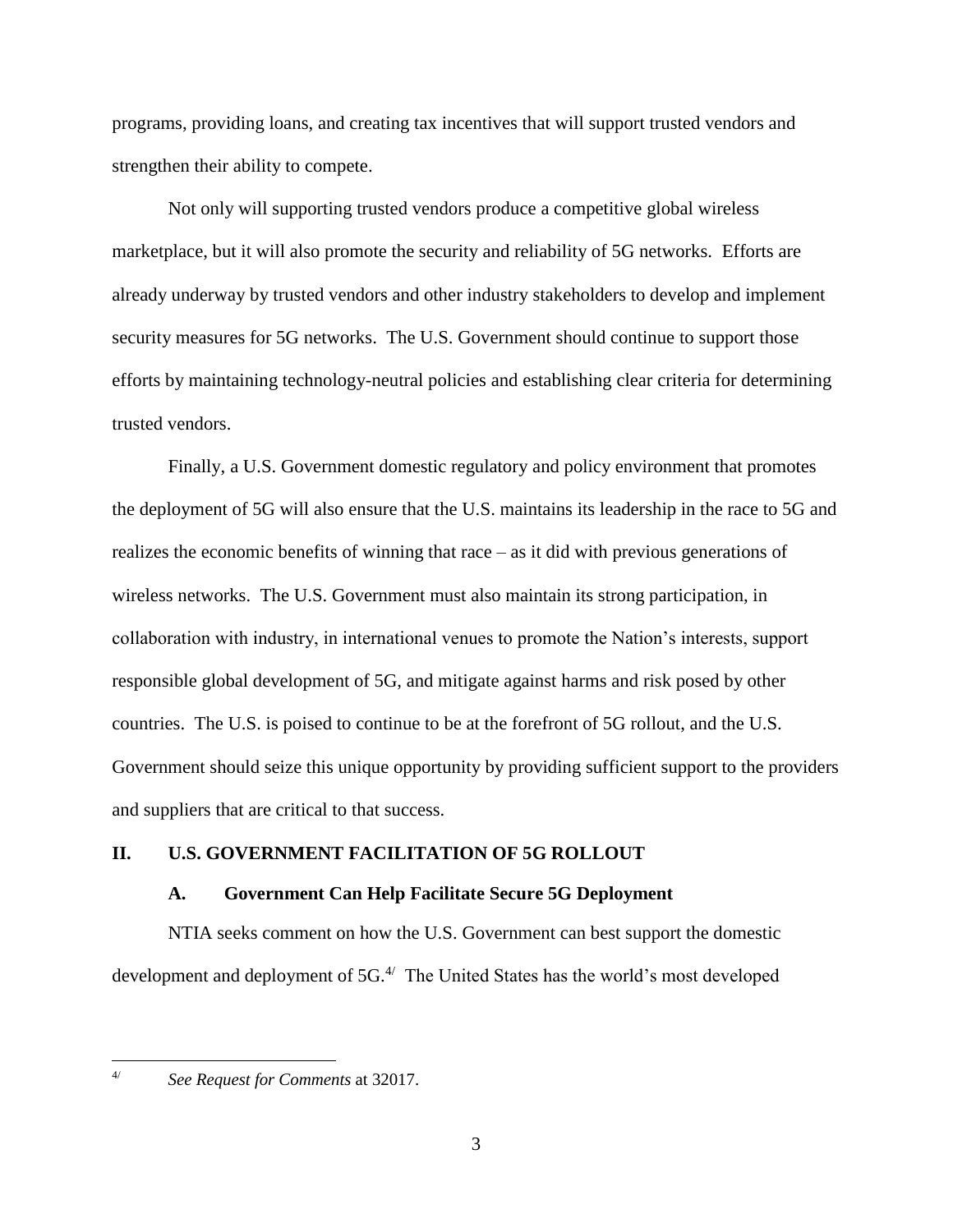wireless networks because system deployment and technology evolution has been driven by competition rather than government mandate. Indeed, T-Mobile's merger with Sprint<sup>5/</sup> is the best evidence of how private industry can promote secure 5G networks. The transaction has allowed T-Mobile access to the necessary spectrum and network assets to deploy a globally leading nationwide 5G network with deep and robust capacity and reach. As a result of the transaction, T-Mobile was able to commit to cover 99 percent of the total U.S. population and 90 percent of the U.S. rural population with 5G download speeds of at least 50 Mbps within six years and to provide 5G service with at least 100 Mbps to 90 percent of the overall U.S. population and two-thirds of the rural population. 6/

T-Mobile's investments in the network will create a virtuous cycle that will facilitate the development of a secure 5G ecosystem and help ensure that U.S. companies are poised to compete globally. T-Mobile will rely on trusted vendors to deploy its network, providing business opportunities that will help those companies thrive both domestically and internationally. T-Mobile's commitments and its deployment using secure 5G network components will help drive secure 5G supply chain development and success and is the type of

<sup>5/</sup> *See Applications of T-Mobile US, Inc., and Sprint Corporation For Consent To Transfer Control of Licenses and Authorizations; et al*., Memorandum Opinion and Order, Declaratory Ruling, Order Proposing Modification, 34 FCC Rcd 10578 (2020) ("*T-Mobile Merger Order*"); Press Release, *Justice Department Settles with T-Mobile and Sprint in Their Proposed Merger by Requiring a Package of Divestitures to Dish*, U.S. Dept. of Justice (July 26, 2019), https://www.justice.gov/opa/pr/justicedepartment-settles-t-mobile-and-sprint-their-proposed-merger-requiring-package; *see also* News Release, *T-Mobile Completes Merger with Sprint to Create the New T-Mobile*, T-Mobile (Apr. 1, 2020), https://www.t-mobile.com/news/t-mobile-sprint-one-company.

<sup>6/</sup> *See T-Mobile Merger Order* ¶¶ 26-27. Within three years, T-Mobile would provide 5G service with download speeds of at least 50 Mbps to 75 percent of the total U.S. population and two-thirds of the rural population and 5G service with download speeds of at least 100 Mbps to 63 percent of the total U.S. population and 55 percent of the rural population.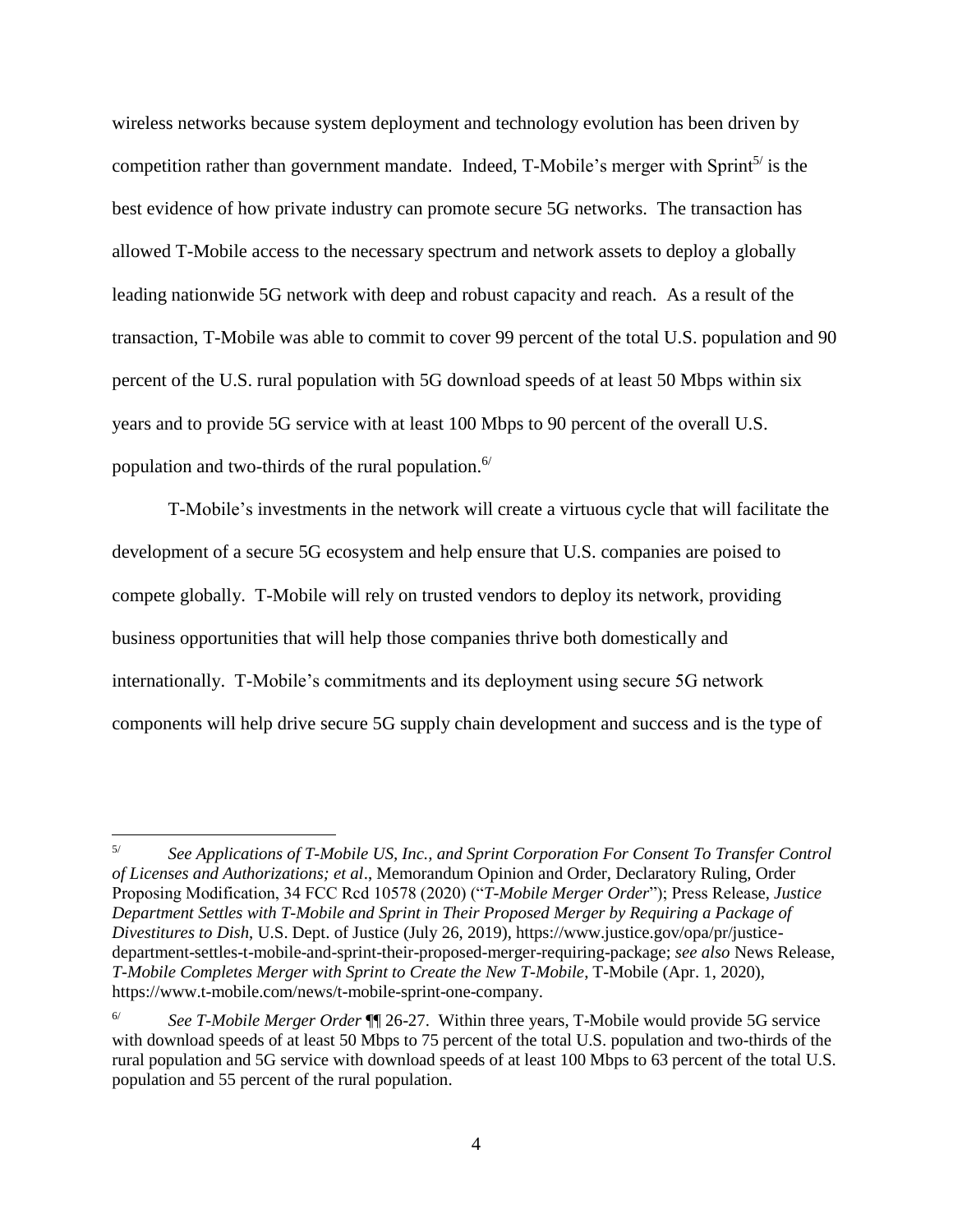industry-driven, competitive approach that should remain the foundation of any U.S. Government-led initiatives, just as the Secure 5G and Beyond Act recognizes.<sup>7/</sup>

While 5G roll-out will continue to be primarily industry-driven, the U.S. Government controls assets and processes that will be important to the deployment of 5G networks. As the President has stated, "[t]o accelerate and incentivize [5G] investments, my administration is focused on freeing up as much wireless spectrum as needed . . . and removing regulatory barriers to the buildout of networks." $8'$  T-Mobile strongly supports that initiative – where the U.S. government can facilitate access to spectrum and infrastructure – it should aggressively facilitate 5G deployment and investment and advance U.S. technology and leadership.

*Spectrum***.** Spectrum is the fuel that will power 5G deployment. The data is clear that more spectrum is needed to support the services and applications that will be optimized for use on 5G networks. In 2019, consumer demand for wireless broadband nearly doubled from the previous year to a total of 28.58 trillion megabytes – primarily on pre-5G networks.<sup>9/</sup> Because 5G networks will be far more advanced than their predecessors, the demand for data on 5G networks is expected to vastly outpace previous estimates. Indeed, 5G networks will be up to 100 times faster than 4G, reduce latency to nearly zero, and be able to handle 100 times the number of connected devices, enabling the Internet of Things.<sup>10/</sup> Accordingly, as Cisco recently

<sup>7/</sup> *See* Secure 5G and Beyond Act § 5(a)(1) ("The Strategy and the Implementation Plan shall not include a recommendation or a proposal to nationalize 5th or future generations wireless communications systems or infrastructure.").

Remarks by President Trump on United States 5G Deployment (Apr. 12, 2019), https://www.whitehouse.gov/briefings-statements/remarks-president-trump-united-states-5g-deployment/.

<sup>9/</sup> *See* CTIA, *CTIA 2019 Annual Survey Highlights*, at 2 (2019), https://api.ctia.org/wpcontent/uploads/2019/06/2019-Annual-Survey-Highlights-FINAL.pdf.

<sup>10/</sup> *See* CTIA, *What is 5G: A Brief Explainer*, CTIA Blog (Feb. 1, 2018), https://www.ctia.org/ news/what-is-5g-a-brief-explainer.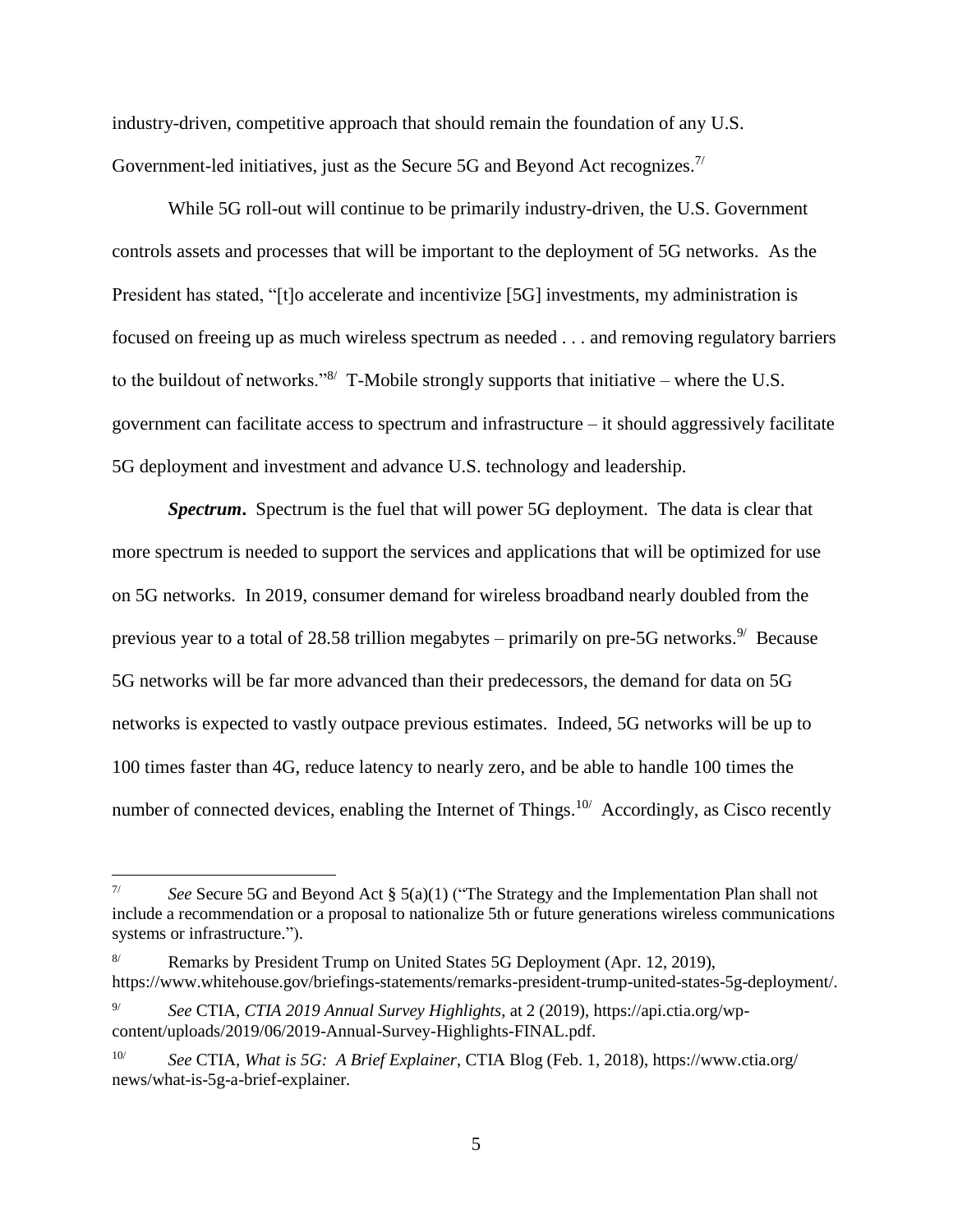reported, 5G is expected to support more than 10 percent of the world's nearly 30 billion devices/connections  $-45$  percent of which will be mobile  $-$  by 2023.<sup>11/</sup> And Ericsson predicts that total mobile traffic will increase by a factor of five over the next six years, reaching 131 exabytes per month by the end of 2024, with 5G networks carrying a quarter of all global mobile data traffic. $12/$ 

To meet those needs, carriers need access to spectrum that spans across high-, mid-, and low-frequency bands. As the FCC has recognized,  $13/$  carriers require sufficient amounts of each type of spectrum to operate a 5G network because each category satisfies different network requirements. Indeed, T-Mobile will be able to provide its globally leading 5G service because it secured access to low-, mid-, and high-band spectrum as a result of its merger with Sprint. T-Mobile appreciates the FCC's recent efforts to make additional spectrum available for 5G, including millimeter wave spectrum and re-purposed broadcast spectrum, which forms the foundation of T-Mobile's 5G network, covering more ground and bringing 5G deeper into buildings than any other spectrum.<sup>14/</sup> The FCC has more recently taken action to make mid-band

<sup>11/</sup> *See* Cisco, *New Cisco Annual Internet Report Forecasts 5G to Support More than 10% of Global Mobile Connections by 2023* (Feb. 18, 2020), https://newsroom.cisco.com/press-releasecontent?type=webcontent&articleId=2055169.

<sup>12/</sup> *See* Ericsson, Mobility Report (2019), https://www.ericsson.com/49d1d9/assets/local/mobilityreport/documents/2019/ericsson-mobility-report-june-2019.pdf.

<sup>13/</sup> *See, e.g.*, *Expanding Flexible Use of the 3.7 to 4.2 GHz Band*, Report and Order and Proposed Modification, 35 FCC Rcd 2343, ¶¶ 1, 2-3 (2020).

<sup>14/</sup> *See* News Release, *T-Mobile 5G: It's On! America's First Nationwide 5G Network Is Here*, T-Mobile (Dec. 2, 2019), https://www.t-mobile.com/news/americas-first-nationwide-5g-network; News Release, *That Was Fast! T-Mobile's Network Already Getting Bigger & Better with Sprint*, T-Mobile (Apr. 21, 2020), https://www.t-mobile.com/news/tmobile-network-already-getting-bigger-better-withsprint.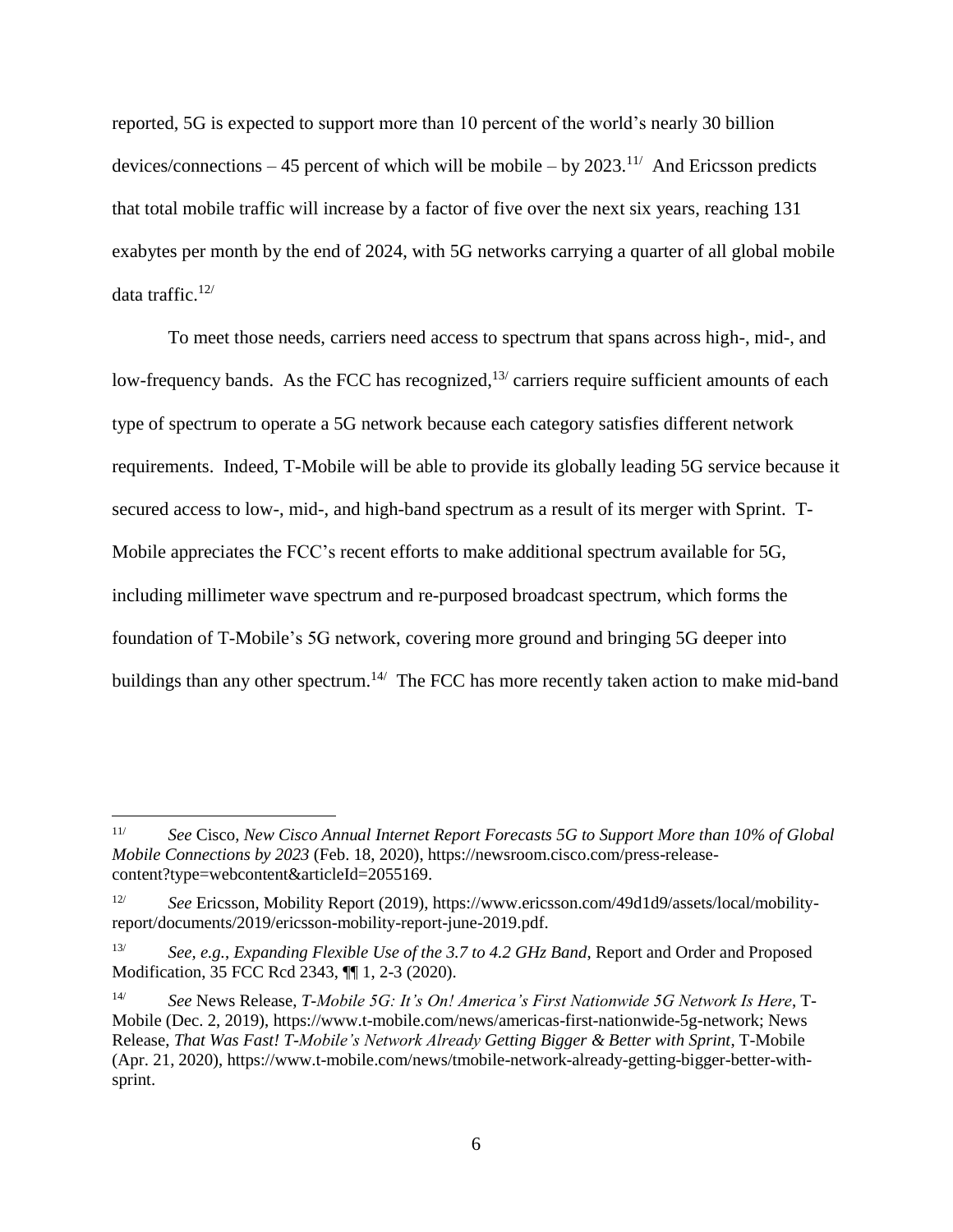spectrum available in the 3.7-4.2 GHz band ("C-band") and will begin an auction of low-power, shared spectrum in the 3.5 GHz band for commercial operations in the coming days.<sup>15/</sup>

But even more mid-band spectrum, in particular, will be needed to meet 5G requirements. In fact, the U.S. has made significantly less mid-band spectrum available in comparison to other leading markets. One report notes that, by the end of the year, the U.S. will only have available for use 70 megahertz of licensed mid-band spectrum between 3 GHz and 7 GHz, whereas the average amount of licensed mid-band spectrum expected to be made available in other countries by the end of 2020 is 382 megahertz.<sup>16</sup> If the U.S. wishes to remain a leader in 5G, it must make more mid-band spectrum available as soon as possible.

The FCC cannot address this spectrum requirement on its own  $-$  it only oversees non-Federal use of spectrum. NTIA manages spectrum use by Federal agencies. Both the FCC and NTIA must work together to evaluate *all* spectrum options and ensure access to sufficient spectrum for 5G services and beyond. Efforts are already underway at the FCC, in coordination with NTIA, to designate spectrum in the  $3.1$ -3.55 GHz band for wireless broadband services.<sup>17/</sup> Because the 3 GHz band is being pursued internationally for commercial wireless use, making

 $15/$ 15/ *See id.*; *Wireless Telecommunications Bureau Announces Accelerated Clearing in the 3.7-4.2 GHz Band*, DA 20-578 (rel. June 1, 2020); *Auction of Priority Access Licenses for the 3550-3650 MHz Band Rescheduled to Begin July 23, 2020; Auction 105 Short-Form Application Deadline Postponed to May 7, 2020*, Public Notice, 35 FCC Rcd 2891 (2020).

<sup>16/</sup> *See* Analysys Mason, *5G Mid-Band Spectrum Global Update*, at 3-5 (Mar. 2020), https://api.ctia.org/wp-content/uploads/2020/03/5G-mid-band-spectrum-global-update-march-2020.pdf. Although the FCC is scheduled to conduct the auction of C-band spectrum later this year, that spectrum is not expected to be cleared until, at the earliest, December 2021 and even then only in certain markets. *See id.*; *Wireless Telecommunications Bureau Announces Accelerated Clearing in the 3.7-4.2 GHz Band*, Public Notice, DA 20-578 (rel. June 1, 2020), https://docs.fcc.gov/public/attachments/DA-20-578A1.pdf. The earliest other markets would be cleared is in December 2023.

<sup>17/</sup> *See Facilitating Shared Use in the 3.1-3.55 GHz Band*, Notice of Proposed Rulemaking, 34 FCC Rcd 12662 (2019).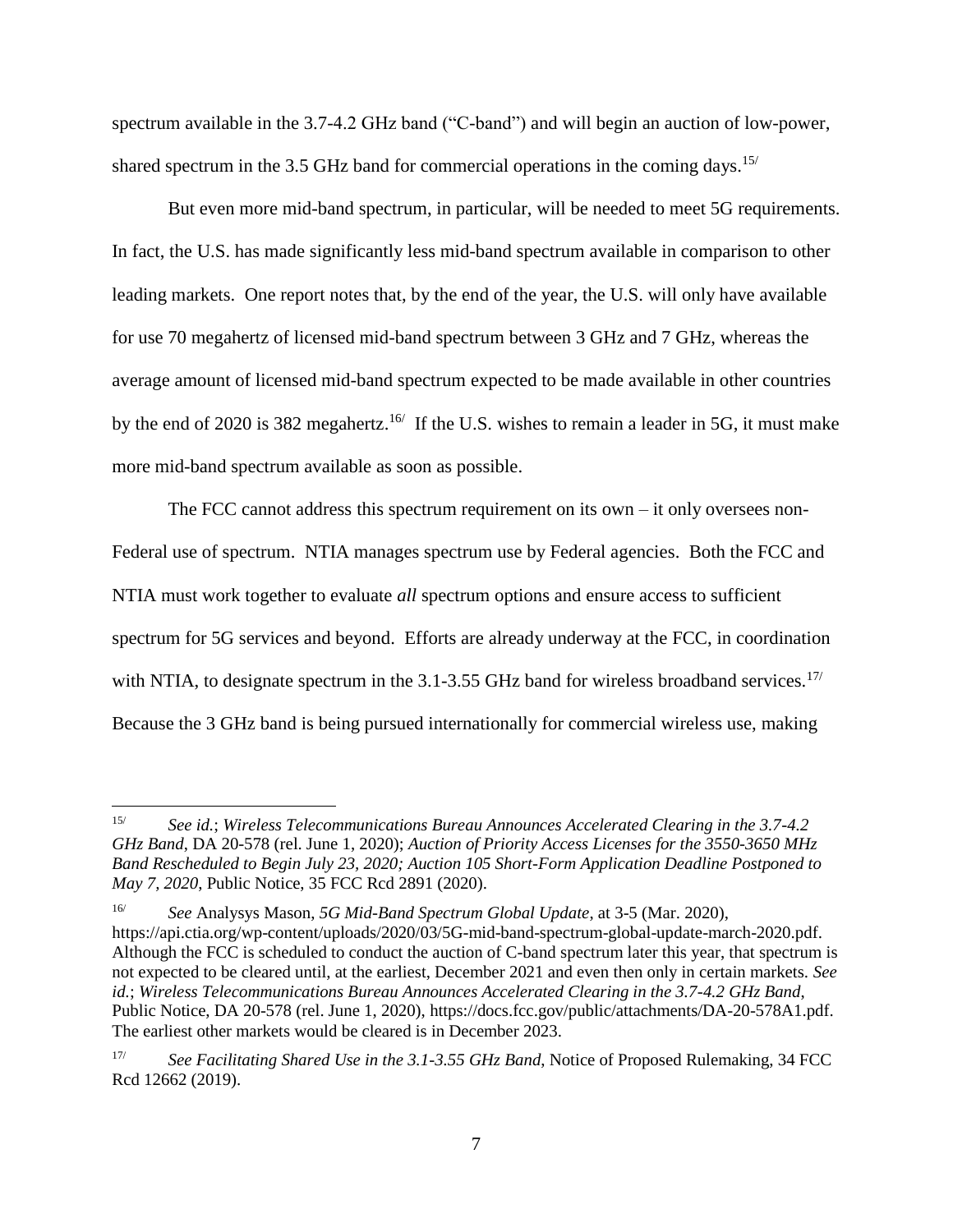spectrum in the 3.1-3.55 GHz band available domestically will further benefit consumers by fostering global harmonization.<sup>18</sup>/ NTIA recently released a Technical Report on the 3.45-3.55 GHz portion of the band, which shows that the band could be made available for commercial use if time-based sharing is deployed in the band.<sup>19/</sup> But that portion of the band will be better suited to 5G use without the restrictions that NTIA suggests. T-Mobile therefore urges NTIA and the FCC to do even more by identifying as much of the band as possible for exclusive, commercial mobile use with appropriate technical rules.

Indeed, Congress has made clear that the focus of re-purposing Federal spectrum must be on making that spectrum available for exclusive licensed use that is globally aligned to the extent feasible.<sup>20/</sup> While spectrum sharing between Federal agencies and commercial operators may be feasible in some cases, sharing should be implemented in a way that will allow full-power operations and the certainty necessary to provide reliable service. In particular, while T-Mobile appreciates the FCC's efforts to make the 3.5 GHz band available, sharing will limit the utility of that band. Indeed, because of coexistence concerns, that spectrum is subject to transmit power

<sup>&</sup>lt;sup>18</sup> Taiwan recently completed an auction of spectrum in the 3.5 GHz band, and Italy auctioned spectrum in the 3600-3800 MHz band in 2018. *See* National Communications Commission News, *Auction Commences for Mobile Broadband Business (5G) Licenses* (Dec. 10, 2019), https://www.ncc. gov.tw/english/news\_detail.aspx?site\_content\_sn=360&is\_history=0&pages=0&sn\_f=5056; *Italian 5G Auction Ends With Bids of EUR6.55bn*, TELEGEOGRAPHY (Oct. 3, 2018), https://www.commsupdate. com/articles/2018/10/03/italian-5g-auction-ends-with-bids-of-eur6-55bn/. Seventy-six countries have designated, through ITU Radio Regulations Footnotes, the 3300-3400 MHz band for mobile services on a primary basis and/or identified the 3300-3400 MHz band for International Mobile Telecommunications under specified conditions. *See* ITU-R, *Provisional Final Acts, World Radiocommunication Conference 2019 (WRC-19)*, at 32-33 (2019), https://www.itu.int/dms\_pub/itu-r/opb/act/R-ACT-WRC.13-2019-PDF-E.pdf.

<sup>19/</sup> *See* Edward Drocella, *et. al*, *NTIA Technical Report 20-546, Technical Feasibility of Sharing Federal Spectrum with Future Commercial Operations in the 3450-3550 MHz Band*, at ix (Jan. 2020), https://www.ntia.doc.gov/files/ntia/publications/1-24-2020\_ntia\_tr-20-546.pdf.

<sup>20/</sup> *See* Spectrum Pipeline Act of 2015, Pub. L. No. 114-74, § 1004, 129 Stat. 621 (2015).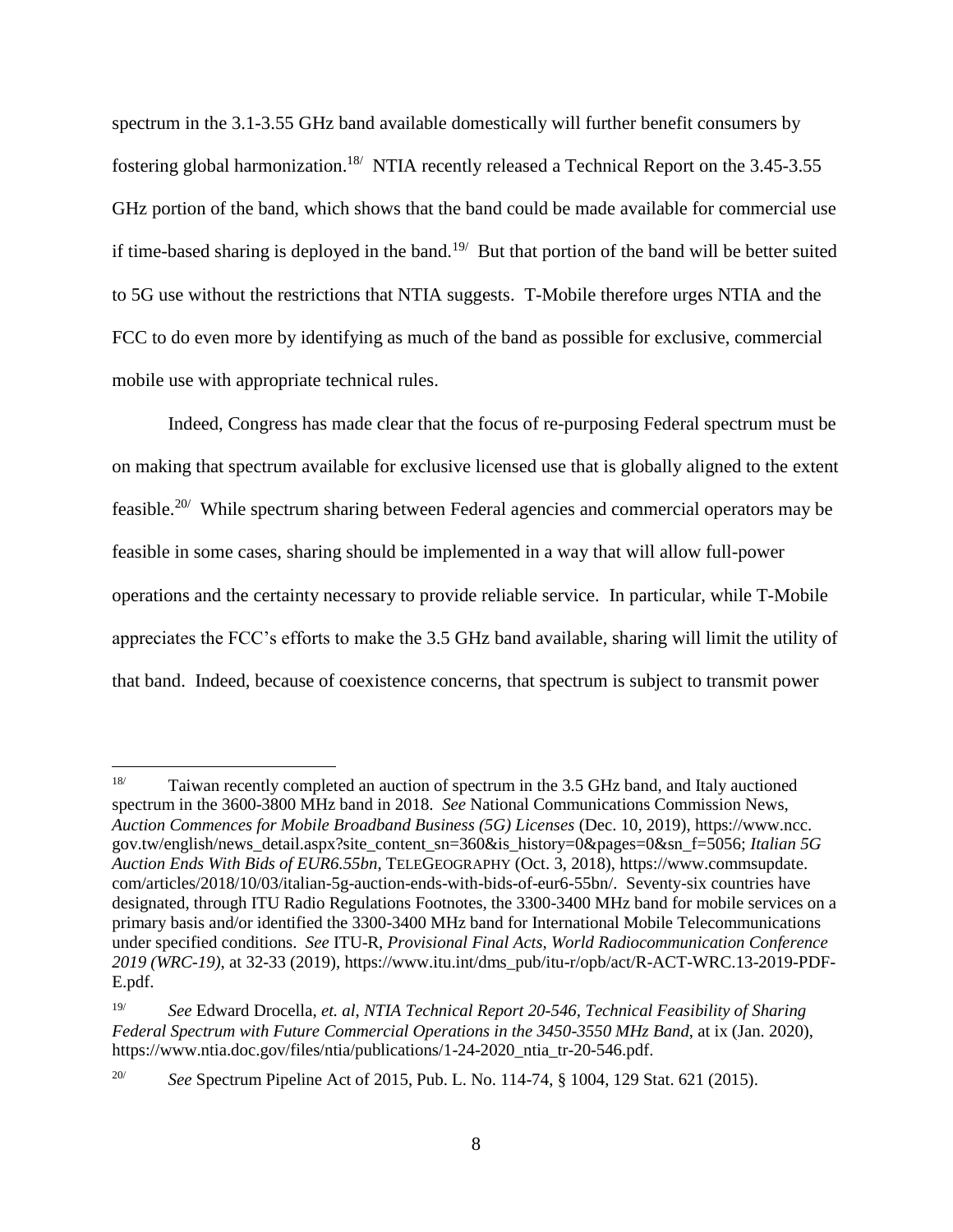levels that are much lower than other flexible-use bands, making them well short of the levels needed for macro broadband deployment.<sup>21/</sup>

*Infrastructure.* Without the ability to install antenna facilities, there can be no 5G. And those antenna facilities must cover all network needs for all types of spectrum. That means both macro-tower sites for broad coverage using low- and mid-band spectrum and small cells using high-band spectrum.

The Federal Government is in a unique position to affect change on siting matters, and much has been accomplished in the past several years to facilitate wireless deployments and help ensure U.S. leadership in 5G. For example, in 2018, Congress passed the MOBILE NOW Act, which streamlined infrastructure siting on Federal lands, including by requiring Federal agencies, within 270 days after receiving an application to install, construct, modify, or maintain a communications facility installation on Federal lands, to grant or deny the application.<sup>22/</sup> It also required NTIA to coordinate with Federal agencies to develop recommendations for tracking and expediting the applications, and required the development of a master contract to govern the placement of communications facility installations on Federal lands.<sup>23/</sup>

The FCC also has taken several actions within the last few years to help facilitate wireless infrastructure siting. For example, it has facilitated the deployment of replacement poles critical to support next-generation wireless services; clarified and streamlined key elements of the Tribal review process applicable to all deployments; established shot clocks to ensure the timely review of local siting applications for small wireless facilities; and interpreted Sections

<sup>&</sup>lt;sup>21/</sup> *See* Comments of T-Mobile USA, Inc., GN Docket No. 17-183, at 10-11 (filed Oct. 2, 2018).

<sup>&</sup>lt;sup>22/</sup> MOBILE NOW Act, Pub. L. No. 115-141, Division P, Title VI,  $\S$  606 (2018).

<sup>23/</sup> *Id.*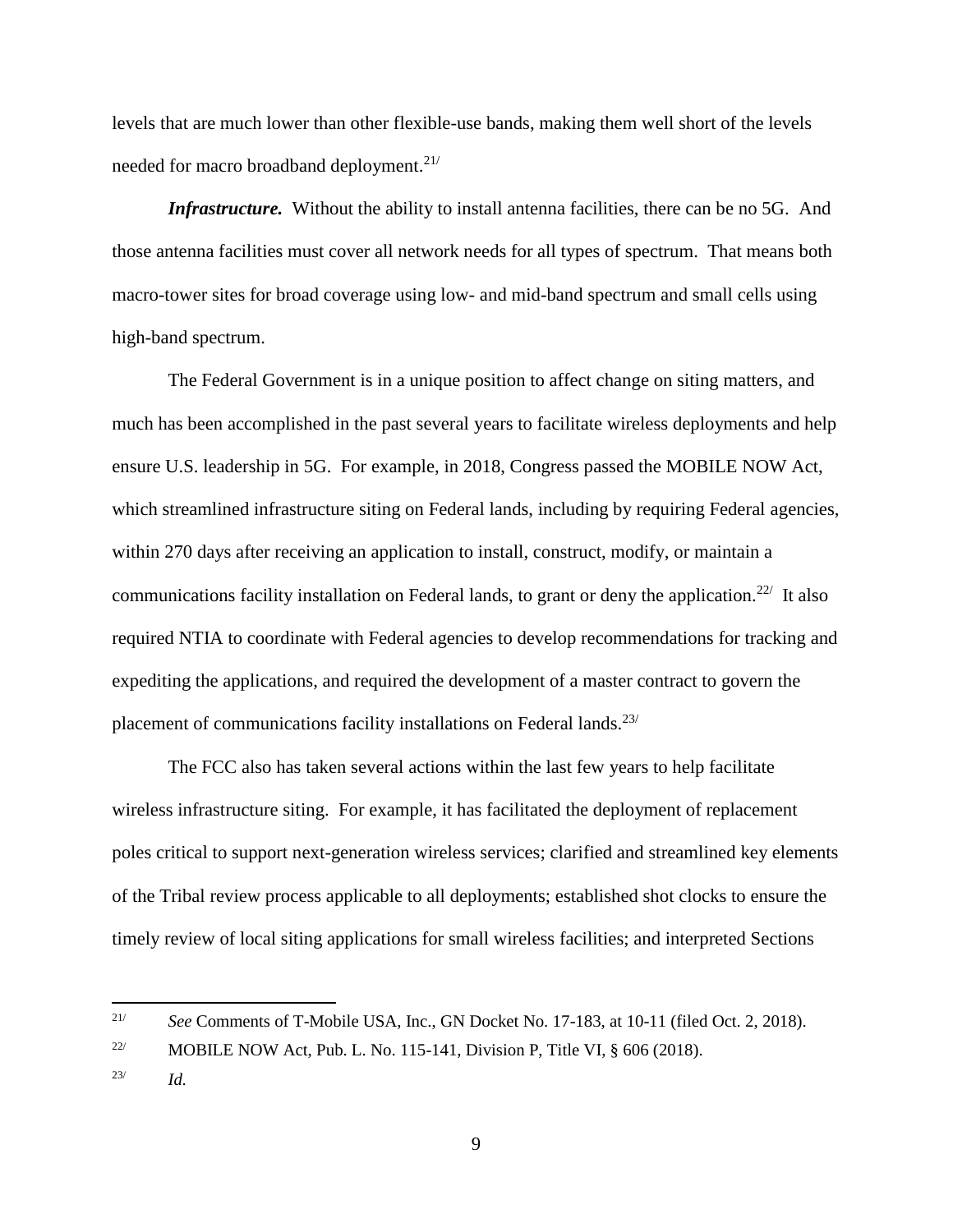253 and 332 of the Communications Act to further accelerate the deployment of 5G-enabling wireless infrastructure.<sup>24/</sup>

Most recently, the FCC adopted a Declaratory Ruling and Notice of Proposed Rulemaking clarifying its rules implementing Section 6409(a) of the Spectrum Act, which had streamlined the local approval processes for qualifying upgrades to existing wireless facilities.<sup>25/</sup> It clarified that the 60-day "shot clock" for review and approval of a qualifying 6409(a) application commences when (i) the applicant takes the first procedural step that the locality requires as part of its applicable regulatory review process, and (ii) the applicant submits documentation showing that the modification qualifies for streamlined review.<sup>26/</sup> It also provided clarification on what constitutes a "substantial change" under the FCC's rules and when an environmental review is required.<sup>27/</sup> The Notice of Proposed Rulemaking proposes changes to the FCC's rules regarding excavation or deployment outside the boundaries of an existing tower site, so that modification of an existing facility that entails ground excavation or

27/ *See id.* ¶ 4.

<sup>24/</sup> *See, e.g*., *Accelerating Wireless Broadband Deployment by Removing Barriers to Infrastructure Investment*, Report and Order, 32 FCC Rcd 9760 (2017); *Accelerating Wireless Broadband Deployment by Removing Barriers to Infrastructure Investment*, Second Report and Order, 33 FCC Rcd 3102 (2018), *affirmed in part, vacated and remanded in part sub nom. United Keetoowah Band of Cherokee Indians in Oklahoma v. FCC*, 933 F.3d 728 (D.C. Cir. 2019); *Accelerating Wireless Broadband Deployment by Removing Barriers to Infrastructure Investment*, Declaratory Ruling and Third Report and Order, 33 FCC Rcd 9088 (2018) ("*State/Local Siting Order*"), *recon. pending, appeals pending*.

<sup>25/</sup> *See Implementation of State and Local Governments' Obligation to Approve Certain Wireless Facility Modification Requests Under Section 6409(a) of the Spectrum Act of 2012*, Declaratory Ruling and Notice of Proposed Rulemaking, FCC 20-75 (rel. June 10, 2020) ("*5G Upgrade Order*"); Middle Class Tax Relief and Job Creation Act of 2012, Pub. L. No. 112-96, § 6409(a) (2012) ("Spectrum Act"). Section 6409(a) is intended to streamline the collocation of wireless facilities and equipment on existing infrastructure – currently limited to towers and structures with existing antennas – by requiring jurisdictions to approve qualifying facilities.

<sup>26/</sup> *See 5G Upgrade Order* ¶ 3 (explaining that the 60-day shot clock rule requires State and local governments to approve an eligible facilities request within 60 days of the date on which an applicant submits the request).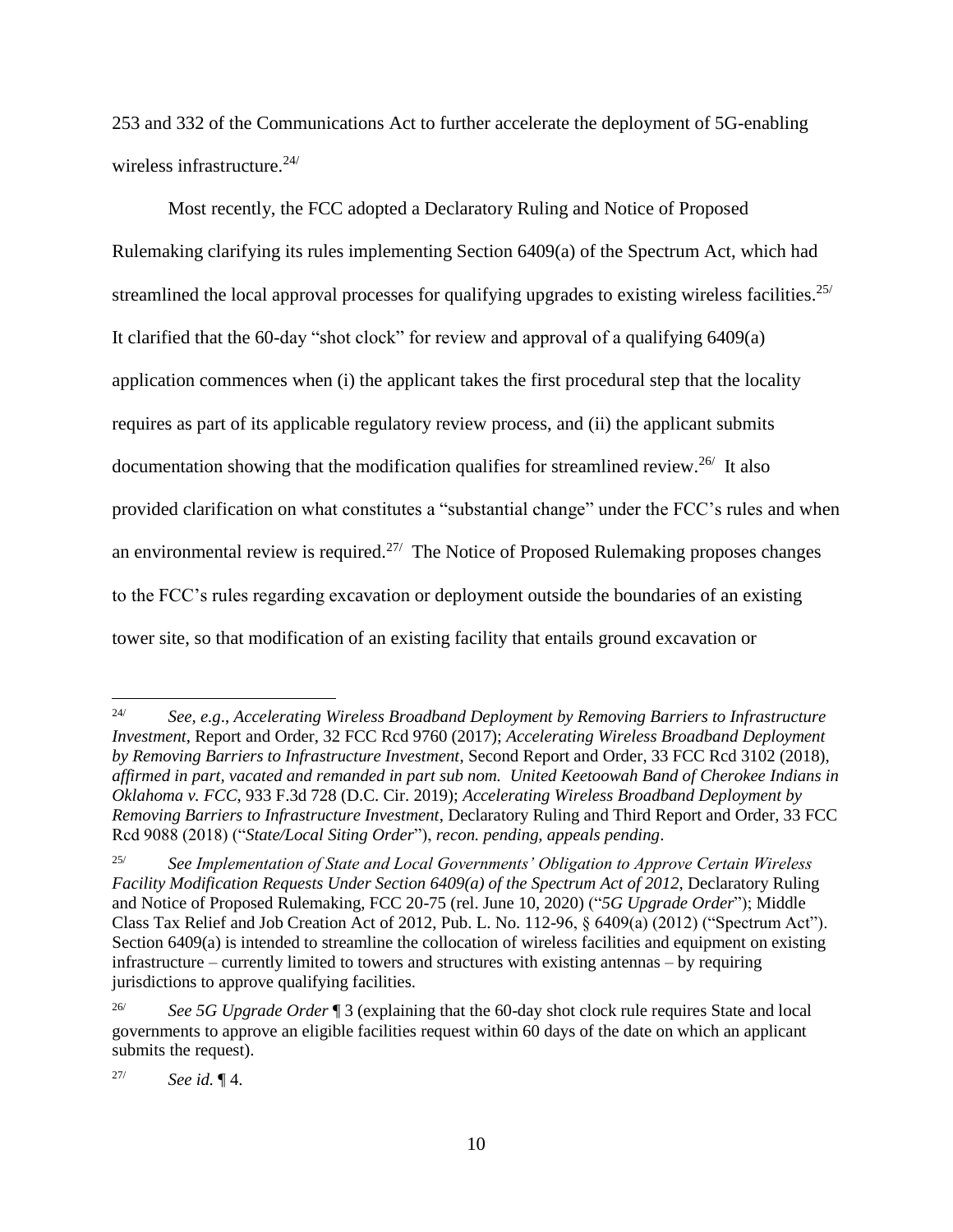deployment of up to 30 feet in any direction outside of the facility's site will be eligible for streamlined processing under Section  $6409(a)$ <sup>28/</sup>

Notwithstanding these useful initiatives, more can be done at the Federal level – by Congress, the FCC, and other Federal agencies – to ensure that Federal, State and local government red tape does not become a bottleneck for siting requests and to streamline applicants' ability to satisfy myriad permitting requirements.

Congress could, for example, enhance recent FCC action by amending Section 6409(a) of the Spectrum Act to further facilitate network upgrades and promote 5G deployments by: (i) expanding the streamlining provisions to cover collocations on existing non-tower structures that are capable of supporting wireless infrastructure, even if they currently lack an antenna; (ii) clarifying that the shot clocks for approvals of collocations covered by the statute apply to *all* permits required for construction; (iii) and codifying the requirements that approvals required by the statute must be issued within 60 days or they will be approved as a matter of law.29/

Congress also could take other actions, building on the helpful actions the FCC has already taken,  $30/$  such as requiring by statute that: (i) all siting fees for wireless infrastructure be reasonable, cost-based, and non-discriminatory; (ii) State and local aesthetic, undergrounding, and minimum spacing requirements be objective, published in advance, and non-discriminatory; and (iii) all wireless siting applications be deemed granted if not timely acted on with the FCC's

 $\overline{a}$ 

30/ *See generally State/Local Siting Order*.

<sup>28/</sup> *See id.* ¶ 5.

<sup>&</sup>lt;sup>29/</sup> As noted above, the FCC recently adopted the *5G Upgrade Order*, which makes certain clarifications and seeks comment on boundaries of existing tower sites. *See generally id.* And while the Commission also previously adopted a "deemed granted" remedy in the event that States and localities fail to act on an eligible facilities request within the 60-day window, *see* 47 C.F.R. § 1.6100(c)(2)-(4), the *5G Upgrade Order* demonstrates that confusion regarding siting rules remain. Congressional action codifying the Section 6409(a) shot clock and deemed granted remedy could help to backstop FCC action.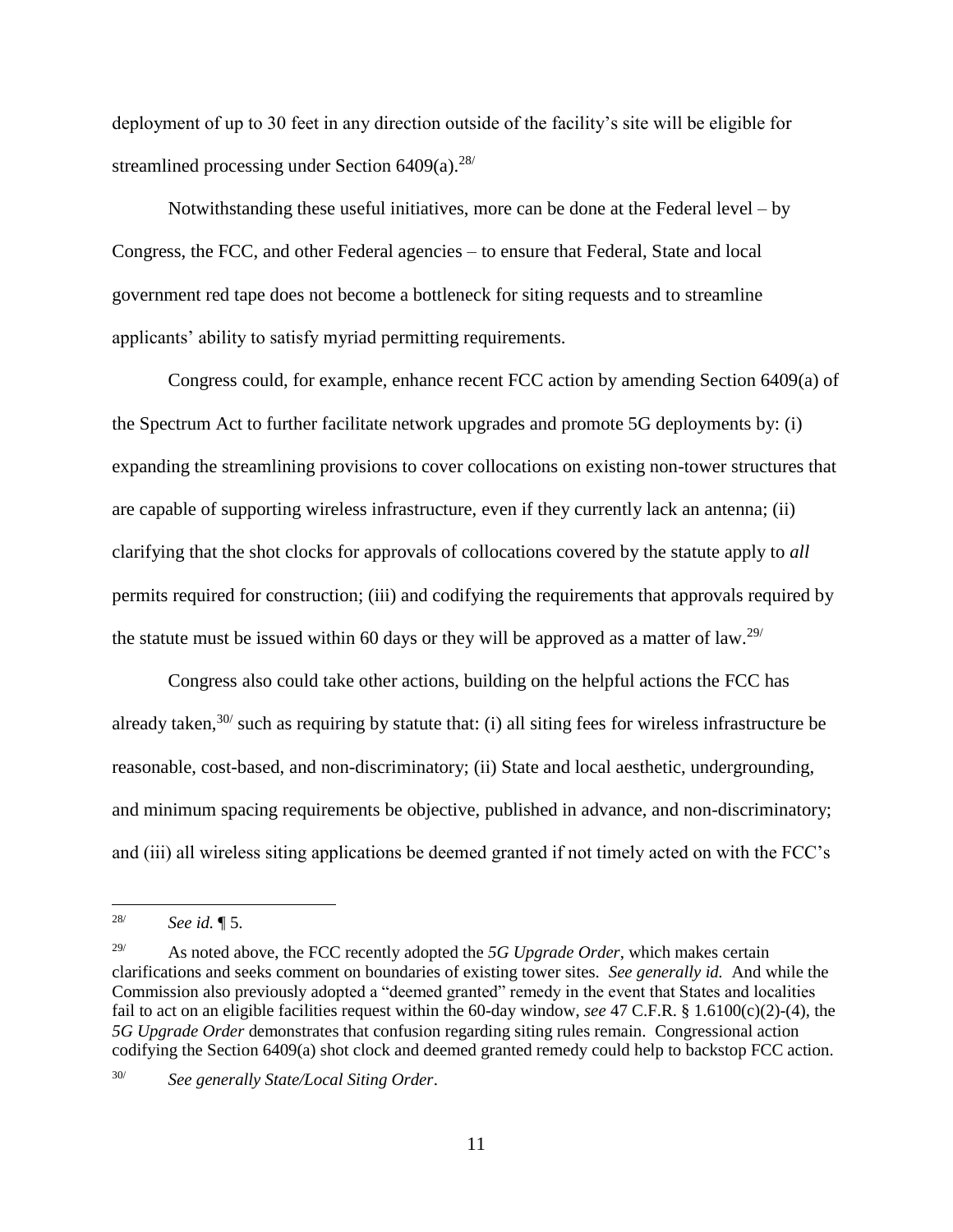shot clocks – including applications covered by Section 332 of the Act. These actions could be taken independent of or in combination with many of the bills already before Congress that seek to facilitate 5G infrastructure deployment. $31/$ 

For their part, Federal agencies can promote 5G deployments by implementing the President's recent Executive Order on Accelerating the Nation's Economic Recovery from the COVID-19 Emergency by Expediting Infrastructure Investments and Other Activities.<sup>32/</sup> While the Executive Order does not mention telecommunications infrastructure in particular, it provides direction that could facilitate 5G infrastructure deployment by streamlining environmental review processes.<sup>33/</sup> CEQ, in particular, can complete its proceeding to modernize and clarify its regulations, including by defining what constitutes a "major federal action" and the "reasonably foreseeable" "effects" and "reasonable alternatives" that agencies should consider pursuant to NEPA, and providing all Federal agencies one year to conform their rules to the revised CEQ

33/ *See id.*

 $31/$ Those bills include the Streamlining The Rapid Evolution And Modernization of Leading-edge Infrastructure Necessary to Enhance Small Cell Deployment Act, which was reintroduced by Senator Thune in June 2019 and would facilitate the rapid deployment of 5G networks by setting reasonable standards for public review of infrastructure siting while recognizing the unique challenges for small municipalities. *See* Streamlining The Rapid Evolution And Modernization of Leading-edge Infrastructure Necessary to Enhance Small Cell Deployment Act, S. 1699, 116th Cong. (2019). Additionally, Representative Shimkus introduced the Streamlining Permitting to Enable Efficient Deployment of Broadband Infrastructure Act of 2020, which would exempt, for example, certain small communications facilities from environmental review requirements under the National Environmental Policy Act ("NEPA"). *See* Streamlining Permitting to Enable Efficient Deployment of Broadband Infrastructure Act of 2020, H.R. 6488, 116th Cong. (2020).

<sup>32/</sup> *See* Exec. Order No. 13927, 85 Fed. Reg. 35165 (June 4, 2020) ("Infrastructure Executive Order"). In particular, the Executive Order (i) requires the Department of Defense, the Department of the Interior, and the Department of Agriculture to expedite work on all authorized and appropriated infrastructure projects on Federal land within their authority; (ii) requires the heads of all agencies to work with the Council on Environmental Quality ("CEQ") to determine how they can take advantage of the NEPA regulations that allow CEQ to make alternative arrangements for satisfying NEPA requirements during emergency circumstances; and (iii) directs agencies to use other emergency-related statutes and regulations to expedite infrastructure projects. *See id.*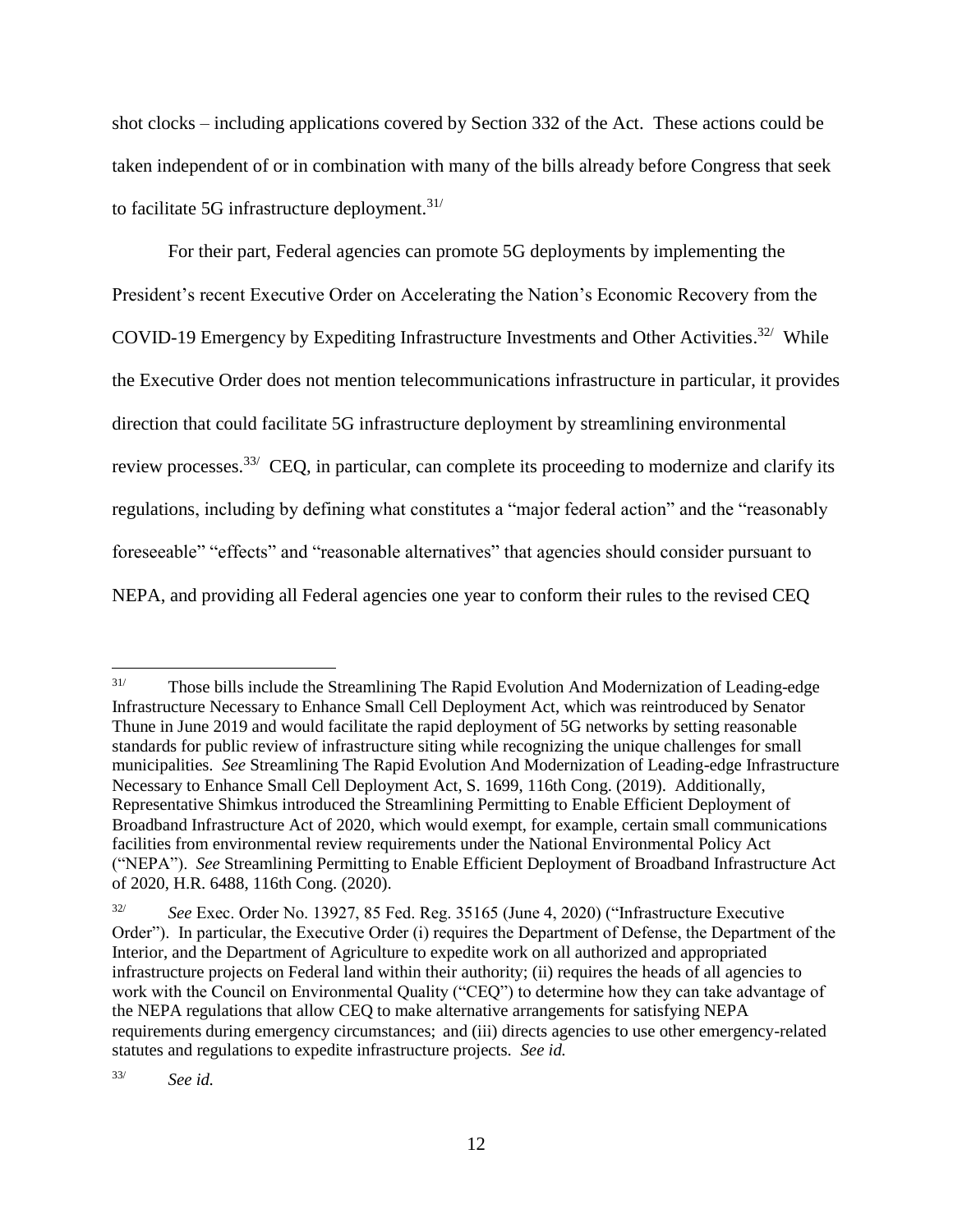regulations after they become final.<sup>34/</sup> The changes that CEQ proposes will facilitate more focused, efficient, effective, and timely NEPA reviews by Federal agencies – which will in turn help to facilitate the development of infrastructure critical to supporting 5G. And the Forest Service can promptly adopt its recently proposed streamlining directives, which include directives to speed the deployment of collocations of communications uses on FS properties.<sup>35/</sup>

Finally, while the FCC has taken important actions to promote 5G deployment, it can also do more. In addition to moving forward with the Section 6409(a) Notice of Proposed Rulemaking proceeding discussed above, the FCC should work with the Advisory Council on Historic Preservation ("ACHP") to finalize a Program Comment that would help advance wireless broadband deployment by better enabling the use of so-called Twilight Towers for the collocation of wireless facilities.36/

#### **B. Government Can Help Facilitate Research and Development**

<span id="page-14-0"></span>NTIA asks about the steps that the U.S. Government can take to further motivate the domestic-based 5G commercial ecosystem to increase 5G research, development, and testing.37/ Pressures created by state-sponsored competitors have made it difficult for U.S. and other trusted vendors to dedicate funding to the long-term research, development and testing efforts that will

<sup>34/</sup> *See* Council on Environmental Quality, *Update to the Regulations Implementing the Procedural Provisions of the National Environmental Policy Act*, Notice of Proposed Rulemaking, Docket No. CEQ– 2019–0003, 85 Fed. Reg. 1684 (Jan. 10, 2020).

<sup>35/</sup> *See* Forest Service, *Special Uses; Processing of Applications, Issuance of Authorizations, and Communications Site Management, Proposed Directives*, Proposed Directives, 85 Fed. Reg. 34378 (June 4, 2020).

<sup>36/</sup> *See Comment Sought on Draft Program Comment for the Federal Communication Commission's Review of Collocations on Certain Towers Constructed Without Documentation of Section 106*, Public Notice, 32 FCC Rcd 10715 (2017). Twilight Towers are towers that were constructed between March 16, 2001 and March 7, 2005, and that lack documentation showing that the Section 106 National Historic Preservation Act review process was completed.

<sup>37/</sup> *See Request for Comments* at 32017.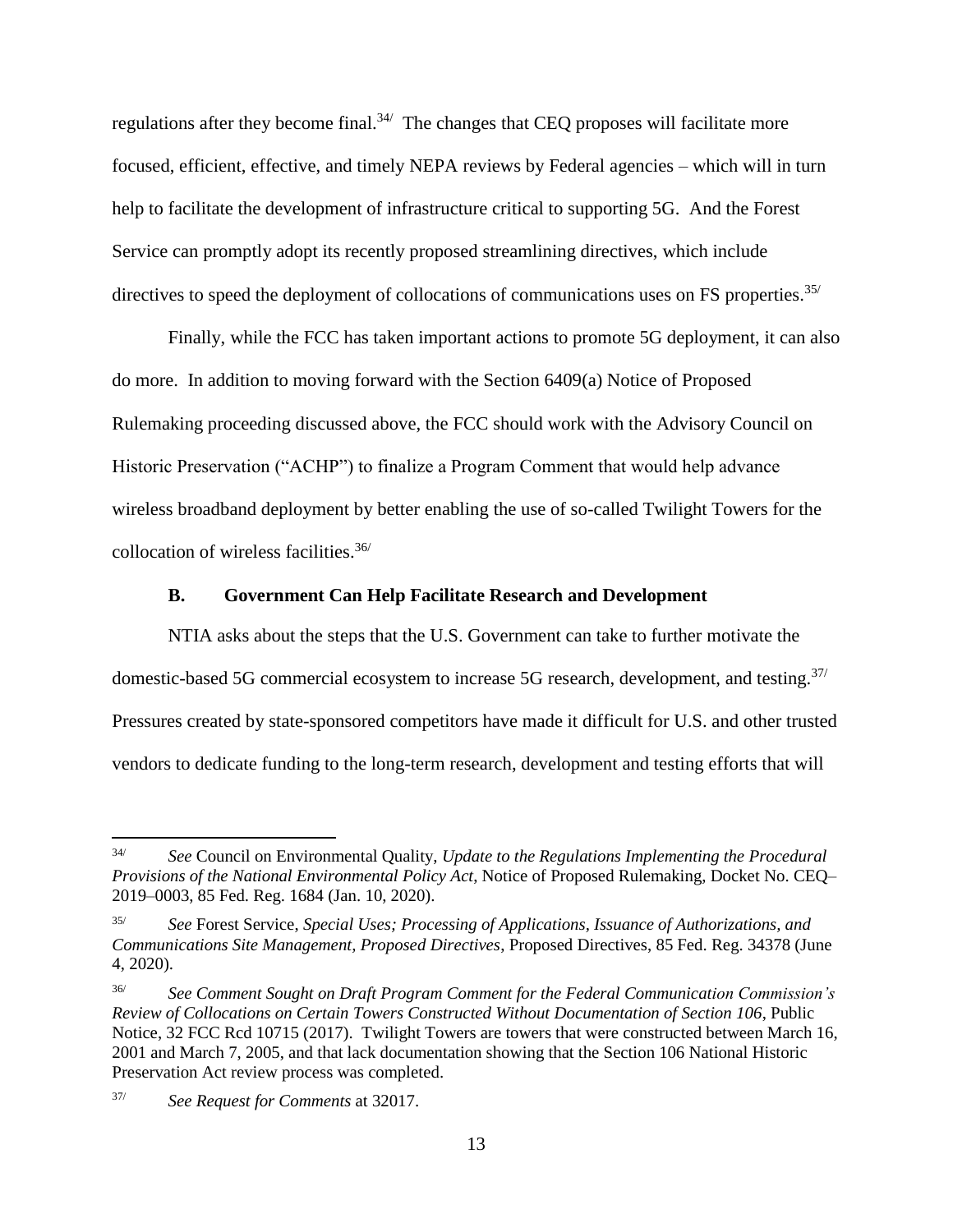facilitate next generation and beyond technologies. Yet, these efforts are an important foundation for ensuring that secure intellectual property is included in international standards as part of global technology leadership. While competition is, and must remain, an important cornerstone to the U.S. approach to technology development, U.S.-based and other trusted vendors are disadvantaged when they compete against state-sponsored companies, like those against which the U.S. has already acted. Accordingly, the U.S. Government should explore how it can help fund efforts by U.S.-based and other trusted vendors to create a more level playing field.

While U.S. government support will help promote the domestic-based 5G commercial ecosystem to increase 5G research, development, and testing, some efforts are already under way. Indeed, T-Mobile recognizes research as an important part of enabling the highest quality services to its customers. For example, T-Mobile recently engaged with others to launch the 5G Open Innovation Lab, which is a global ecosystem of developers, start-ups, enterprises, academia, and government institutions that focuses on collaboration and supporting emerging 5G applications and services.<sup>38/</sup> T-Mobile has also maintained Sprint's Accelerator program so that innovative companies and leaders at T-Mobile can collaborate to develop and commercialize the next disruptive emerging products, applications, and solutions using T-Mobile's nationwide 5G network.<sup>39/</sup> Other innovation programs at T-Mobile include the T-Mobile Launch Pad, which is

<sup>38/</sup> *See* T-Mobile News, *5G Open Innovation Lab Launches Inaugural Program for Start-Ups Focused on Emerging Applications for Edge Computing, Artificial Intelligence and More* (May 19, 2020), https://www.t-mobile.com/content/t-mobile/corporate/news/articles/2020/05/tmobile-intel-nasalaunch-5g-open-innovation-lab.html.

<sup>39/</sup> *See* T-Mobile News, *From AI to VR and Beyond: T-Mobile Accelerator Names Class of 2020 Startups* (May 19, 2020), https://www.t-mobile.com/content/t-mobile/corporate/news/articles/2020/05/ 2020-t-mobile-accelerator-startups-will-showcase-5G-innovation.html (announcing that six companies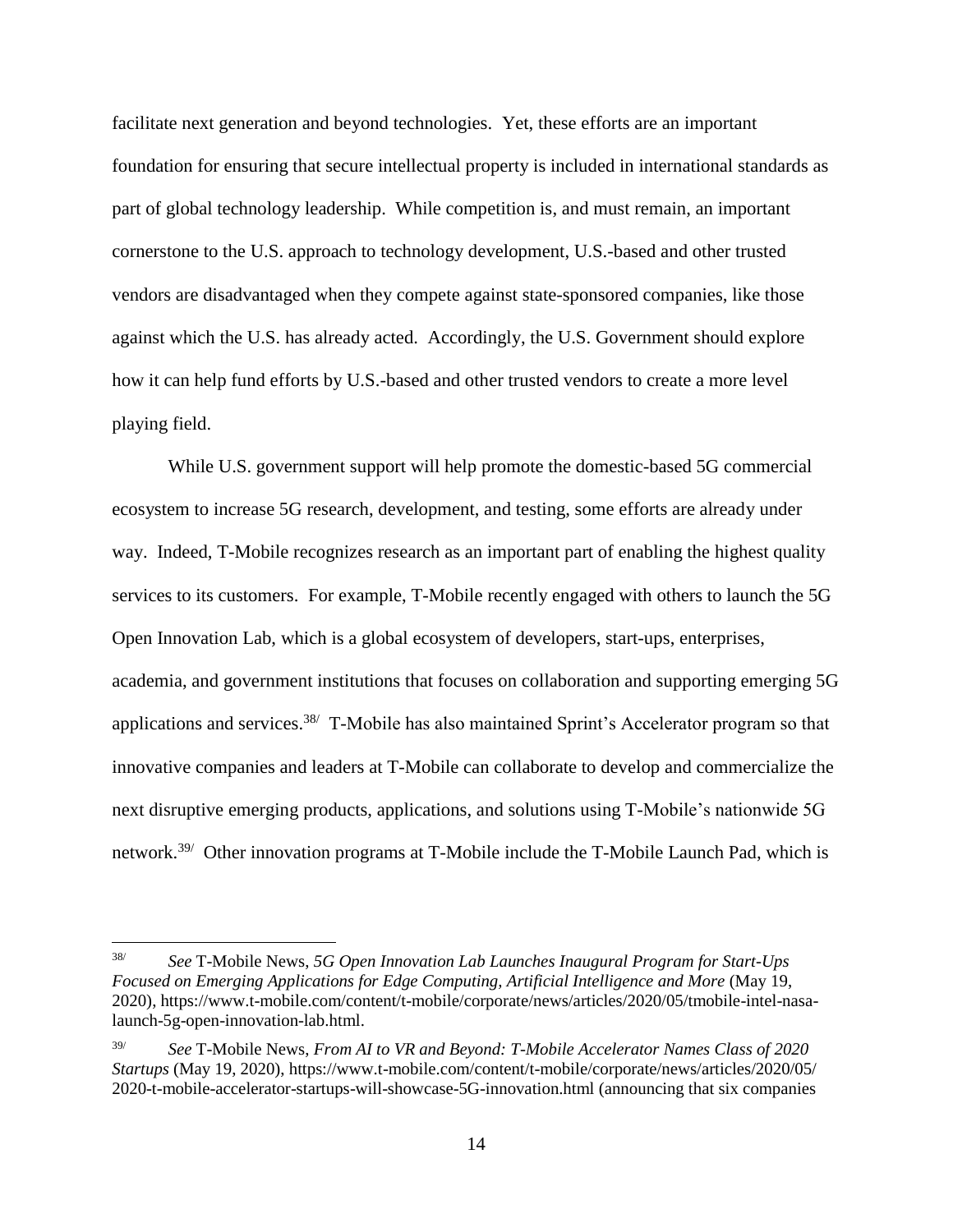a device lab that is designed to analyze performance and pressure test devices across its 5G spectrum,<sup>40/</sup> and the T-Mobile Tech Experience, which showcases and enables next-generation wireless services to promote innovation through community engagement and partnerships. $41/$ 

But wireless service providers are only one part of the ecosystem. T-Mobile relies on technology companies that develop network and user equipment, many of which have engaged in their own research, development, and testing. For example, Nokia's Bell Labs works towards advancing wireless technologies, driving the 5G engine with research and standardization.<sup>42/</sup> Similarly, Ericsson's D15 Lab in Silicon Valley serves as an innovation hub that focuses on the validation of next-generation wireless use cases.<sup>43/</sup>

As the Federal Government has recognized, some technology companies may represent a threat to U.S. security. As early as 2010, members of Congress and the White House have expressed concern about ensuring the security of U.S. telecommunications networks from two Chinese telecommunications equipment manufacturers – Huawei Technologies Company ("Huawei") and ZTE Corporation ("ZTE").<sup>44/</sup> The Federal Government's recent actions include:

have been selected to participate in the program in 2020, driving development in AI, drones, robotics, autonomous vehicles, and more).

<sup>40/</sup> *See* T-Mobile News, *Built for the 5G Future: T-Mobile Opens New Device Lab* (Aug. 20, 2019), https://www.t-mobile.com/news/5g-device-lab.

<sup>41/</sup> *See* T-Mobile Tech Experience (last visited June 8, 2020), https://techexperience.com/.

<sup>42/</sup> *See* Nokia Bell Labs, 5G Standards and Research Leadership (last visited June 8, 2020), https://www.bell-labs.com/our-research/5g-standards-and-research-leadership/.

<sup>43/</sup> *See* Ericsson, Ericsson D-15 Labs (last visited June 8, 2020), https://www.ericsson.com/en/aboutus/experience-centers/d-fifteen/ericsson-d-15-labs.

<sup>44/</sup> *See, e.g.*, Letter from Senator Jon Kyl *et al.* to Hon. Julius Genachowski, Chairman, FCC (dated Oct. 19, 2010); Letter from Representative Anna Eshoo to Hon. Julius Genachowski, Chairman, FCC (dated Nov. 2, 2010); Permanent Select Committee on Intelligence, U.S. House of Representatives, Investigative Report on the U.S. National Security Issues Posed by Chinese Telecommunications Companies Huawei and ZTE at iv (Oct. 8, 2012), https://republicans-intelligence.house.gov/sites/ intelligence.house.gov/files/documents/huaweizte%20investigative%20report%20(final).pdf; Presidential Policy Directive 21, Critical Infrastructure Security and Resilience (Feb. 12, 2013), https://obama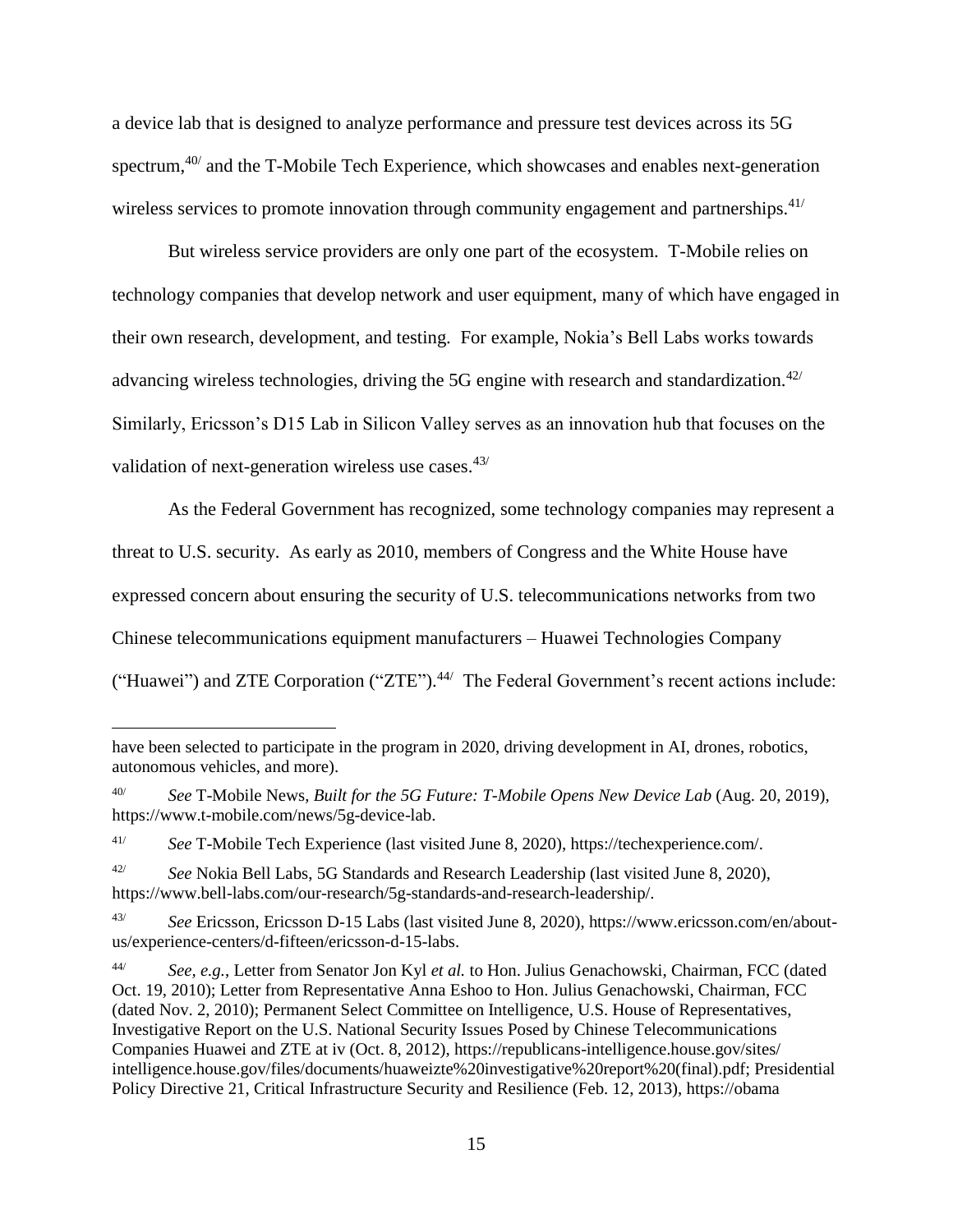- The National Defense Authorization Act for Fiscal Year 2019, which prohibits Federal agencies from purchasing or using telecommunications equipment or services produced by Huawei or ZTE as "a substantial or essential component . . . or as critical technology as part of any system."<sup>45/</sup>
- The May 15, 2019 Executive Order declaring as a national emergency the unrestricted acquisition or use of information and communications technology or services from foreign adversaries.<sup>46/</sup>
- The Department of Commerce rulemaking to implement that Executive Order, $47/$ and it added Huawei to its "Entity List," which prohibited the sale or transfer of American technology to Huawei without a specially granted license from the Bureau of Industry and Security.<sup>48/</sup>
- FCC adoption of a rule that prospectively prohibits the use of Universal Service Fund support to purchase or obtain any equipment or services from a covered company posing a national security threat, initially designating Huawei and ZTE as covered companies for purposes of this prohibition.<sup>49/</sup> NTIA recently expressed support for the FCC's actions.<sup>50/</sup>

46/ *See Securing the Information and Communications Technology and Services Supply Chain*, Executive Order 13873, 84 Fed. Reg. 22689 (May 15, 2019).

47/ *See Securing the Information and Communications Technology and Services Supply Chain*, Proposed Rule; Request for Comments, 84 Fed. Reg. 65316 (Nov. 27, 2019).

48/ *See* Press Release, *Department of Commerce Announces the Addition of Huawei Technologies Co. Ltd. to the Entity List*, Department of Commerce (May 15, 2019), https://www.commerce.gov/ news/press-releases/2019/05/department-commerce-announces-addition-huawei-technologies-coltd#:~:text=%E2%80%9CThis%20action%20by%20the%20Commerce,world%2C%20on%20the%20Ent ity%20List.

49/ *See Protecting Against National Security Threats to the Communications Supply Chain Through FCC Programs; Huawei Designation; ZTE Designation*, Report and Order, Further Notice of Proposed Rulemaking, and Order, 34 FCC Rcd 11423 (2019) (establishing, in addition, a process for designating additional covered companies in the future and seeking comment on additional actions to address national security threats to Universal Service Fund-funded networks).

50/ *See* Letter from Douglas W. Kinkoph, Assistant Secretary for Communications and Information (Acting), NTIA, to the Hon. Ajit Pai, Chairman, FCC, WC Docket No. 18-89 *et al.*, at 1 (filed June 9, 2020); *see also Public Safety and Homeland Security Bureau Seeks Comment on the June 9, 2020 Filing by the National Telecommunications and Information Administration in PS Dockets 19-351 and 19352*, Public Notice, DA 20-603 (rel. June 9, 2020).

 $\overline{a}$ whitehouse.archives.gov/the-press-office/2013/02/12/presidential-policy-directivecriticalinfrastructuresecurity-and-resil; *Strengthening the Cybersecurity of Federal Networks and Critical Infrastructure*, Executive Order 13800, 82 Fed. Reg. 22391 (May 11, 2017); Letter from Senator Tom Cotton *et al.*, U.S. Senate, to Hon. Ajit Pai, Chairman, FCC (dated Dec. 20, 2017); National Defense Authorization Act for Fiscal Year 2018, Pub. L. 115-91, 131 Stat. 1283, 1762, § 1656 (2017).

<sup>45/</sup> *See* National Defense Authorization Act for Fiscal Year 2019, Pub. L. 115-232, 132 Stat. 1636 (2019).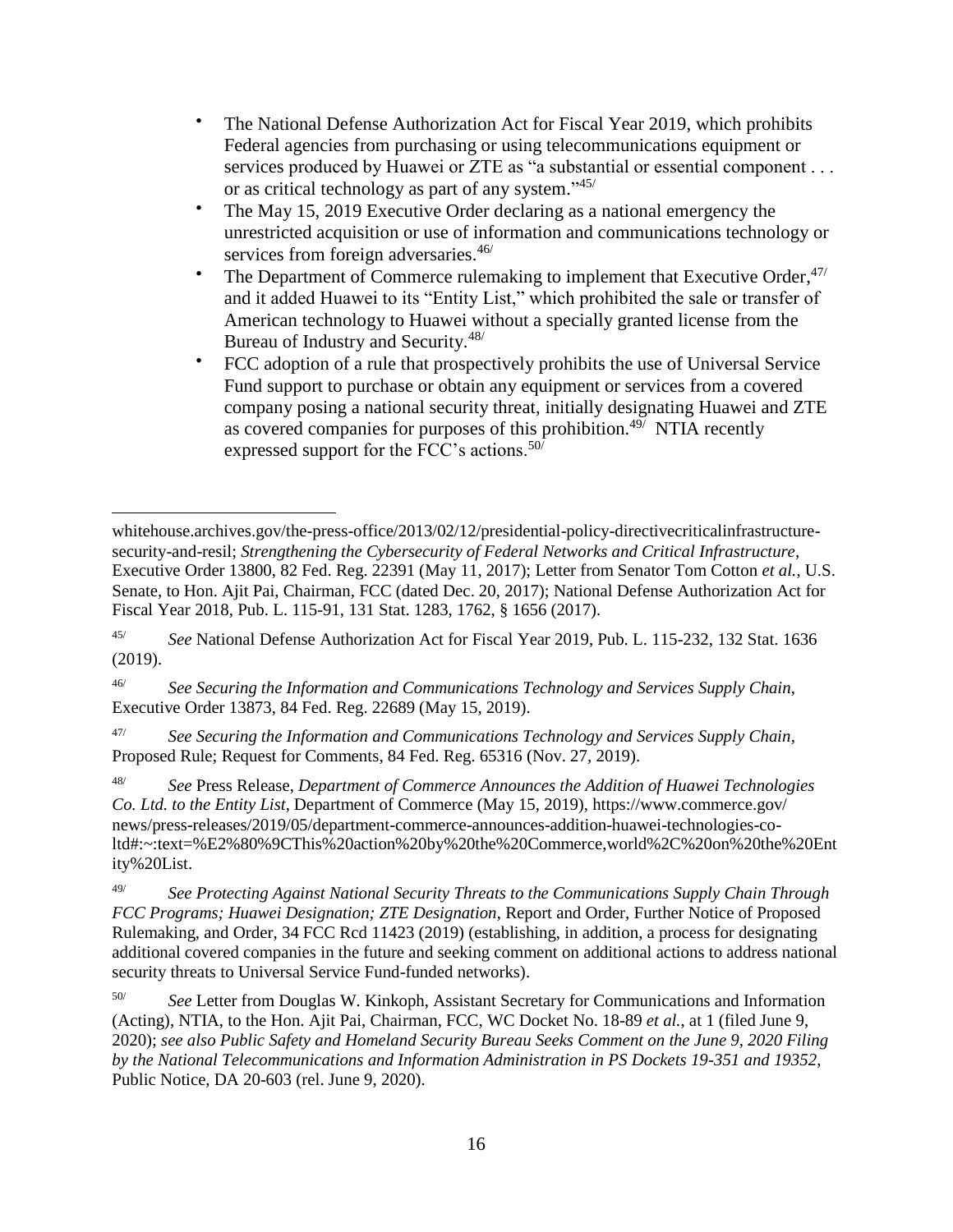- The Secure and Trusted Communications Networks Act of 2019, which prohibits Federal funds from being used to purchase communications equipment or services posing national security risks and establishes a reimbursement program for the replacement of communications equipment or services posing such risk.<sup>51/</sup>
- The Department of Commerce publication of an interim final rule that prohibits Huawei from using U.S. technology and software to design and manufacture its semiconductors abroad.<sup>52/</sup>

Because these foreign companies are supported by their governments, other equipment and technology providers are forced to compete on an uneven playing field. For example, on May 21, 2020, China announced a six-year \$1.4 trillion tech investment package to roll out "everything from next-generation wireless networks to artificial intelligence."<sup>53/</sup> The plan calls on urban governments and high-tech giants like Huawei to help lay 5G wireless networks and reduce China's reliance on foreign technology. It builds on the country's "Made in China 2025" initiative, which similarly pushes for greater investment in Chinese high-tech manufacturing in order to seize global leadership in technology development.54/

To combat these efforts, the Federal Government should take steps to support trusted

vendors and facilitate the research and development ("R&D") activities of those entities.

Compared to other countries, the U.S. has seen only a relatively small growth in Federal funding

of R&D activities. Indeed, according to data from the World Bank, China experienced a year-

<sup>51/</sup> *See* Secure and Trusted Communications Networks Act of 2019, Pub. L. 116-124, 47 U.S.C. § 1601 (2020).

<sup>52/</sup> *See* Press Release, *Commerce Addresses Huawei's Efforts to Undermine Entity List, Restricts Products Designed and Produced with U.S. Technologies*, Department of Commerce (May 15, 2020), https://www.commerce.gov/news/press-releases/2020/05/commerce-addresses-huaweis-effortsundermine-entity-list-restricts.

<sup>53/</sup> *See China has new US\$1.4 trillion plan to seize the world's tech crown from the US*, SOUTH CHINA MORNING POST (May 21, 2020), https://www.scmp.com/tech/policy/article/3085362/china-hasnew-us14-trillion-plan-seize-worlds-tech-crown-us.

<sup>54/</sup> *See* Melissa Cyrill, *What is Made in China 2025 and Why Has it Made the World So Nervous?*, CHINA BRIEFING (Dec. 28, 2018), https://www.china-briefing.com/news/made-in-china-2025-explained/.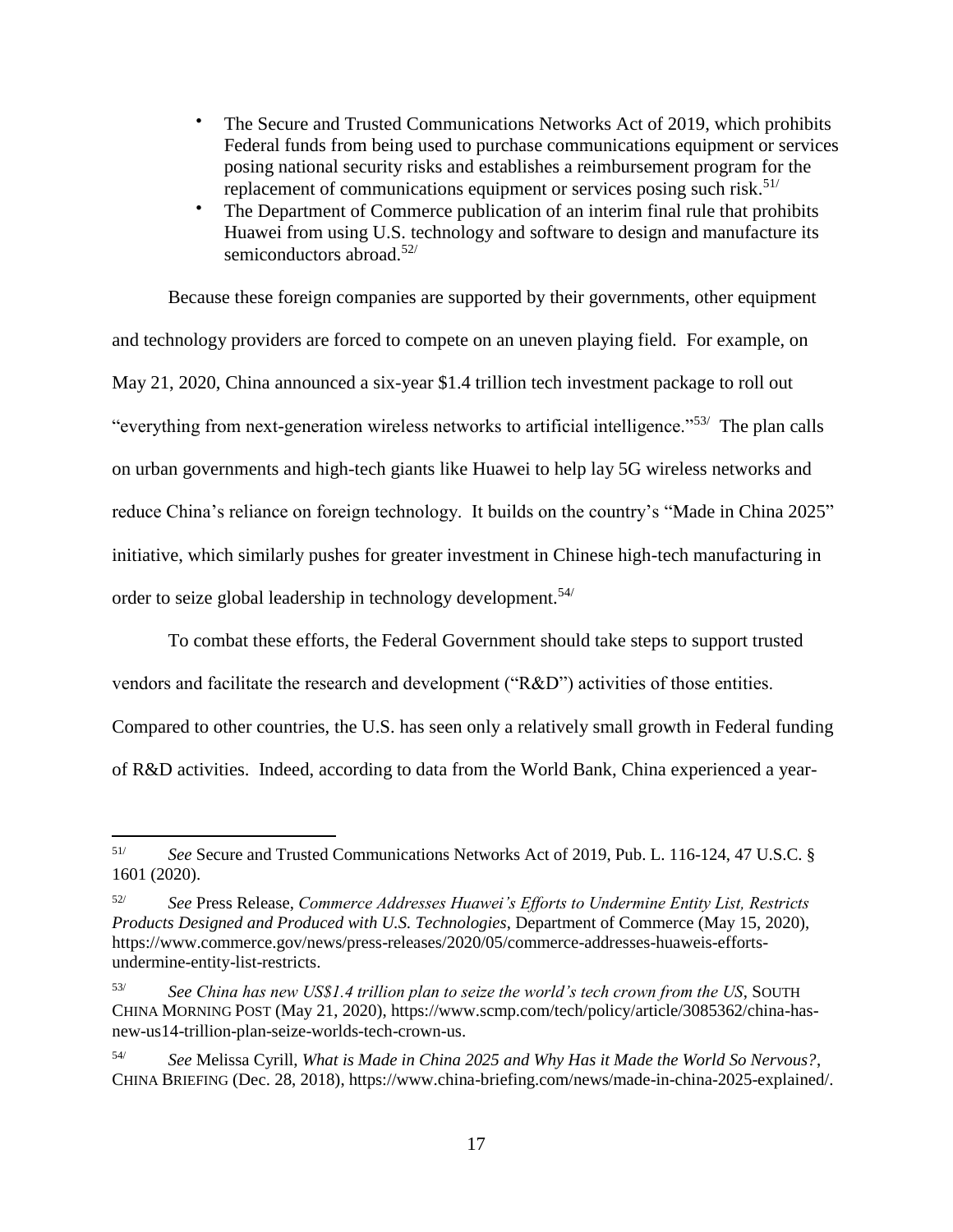over-year average growth rate of 6.71 percent in R&D expenditures as a percentage of Gross Domestic Product ("GDP") between 1996 and 2017, making it one of the highest growth rates of the countries evaluated, whereas the United States had one of the lowest year-on-year average growth rate at 0.64 percent.<sup>55/</sup> That is largely because R&D spending has shifted from the Federal Government to industry, universities, State governments, and private non-profit foundations.<sup>56/</sup> As recently reported by the American Association for the Advancement of Science,  $57/$  industry now accounts for the vast majority of R&D spending in the U.S. while Federal R&D spending has declined steadily as a percentage of GDP since its peak in 1964. While industry, non-profits, academia and others should *perform* the R&D work, their ability to perform those functions will be constrained if they do not have the funds available. Thus, the Federal Government must *increase* spending directed to the institutions that perform R&D work.

Fortunately, the U.S. Government has several tools which it can use to promote R&D, particularly by trusted vendors. For example, Congress could develop a short-term grant program to support trusted vendors in their research, development, and testing efforts with a onetime commitment of Federal funds. Similarly, Congress could pass the Utilizing Strategic Allied Telecommunications Act of 2020, which would make grants available to support the deployment and use of 5G networks that follow open standards.<sup>58/</sup> Congress could also develop a multi-year funding program – authorized through the Department of Commerce, National Science

<sup>55/</sup> *See* The World Bank, TCdata360, Research and Development Expenditure (% of GDP) (last visited June 9, 2020), https://tcdata360.worldbank.org/indicators/GB.XPD.RSDV.GD.ZS?country=CHN &indicator=2013&countries=USA&viz=line\_chart&years=1996,2017.

<sup>56/</sup> *See* Matt Hourihan and David Parkes, *Federal R&D Budget Trends: A Short Summary*, AMERICAN ASSOCIATION FOR THE ADVANCEMENT OF SCIENCE, at 7 (Jan. 2019), https://www.aaas.org/ sites/default/files/2019-01/AAAS%20RD%20Primer%202019\_2.pdf.

<sup>57/</sup> *See id.*

<sup>58/</sup> *See* Utilizing Strategic Allied Telecommunications Act, H.R. 6624, 116th Cong. (2020).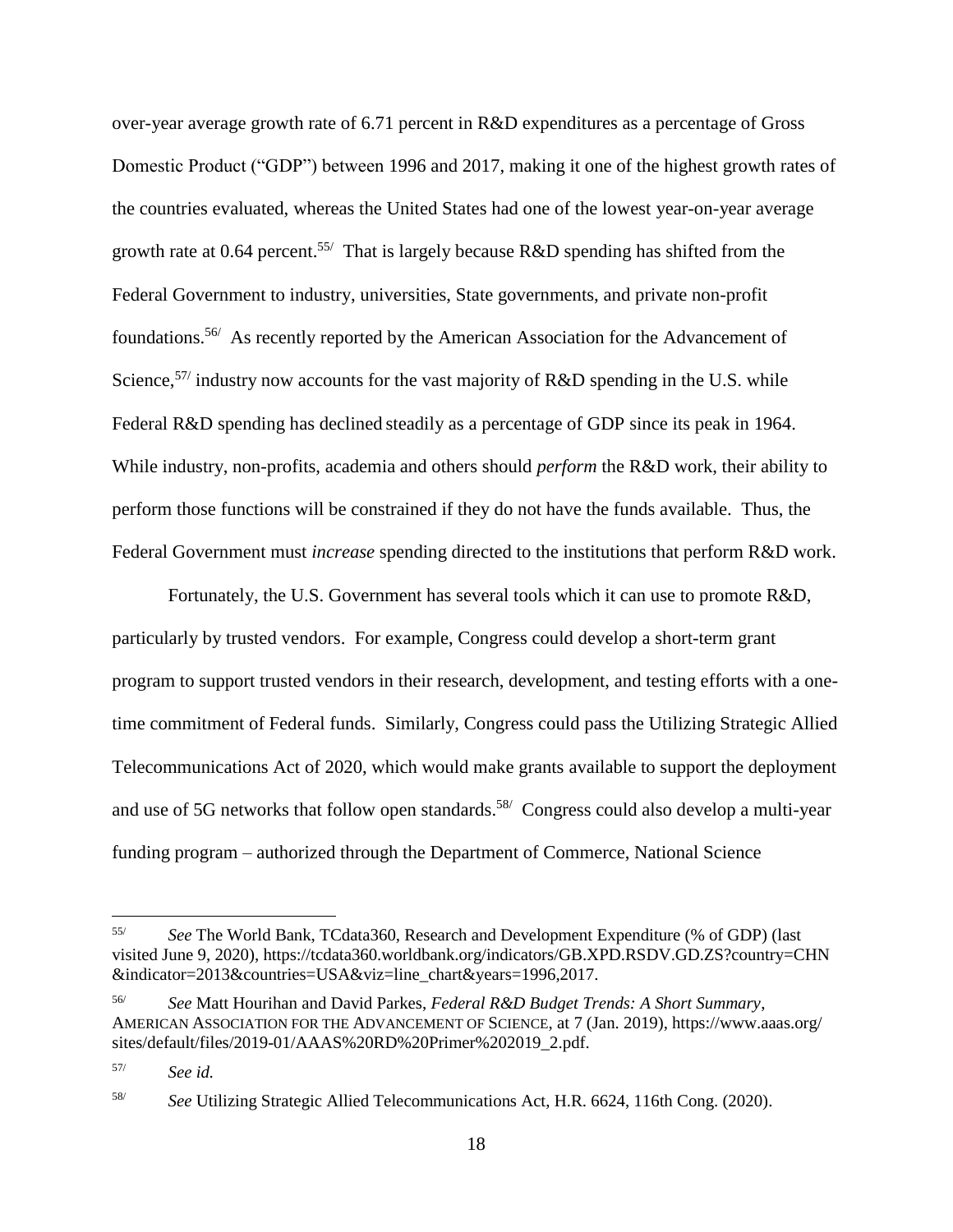Foundation, or related agency – to support early efforts to develop 6G networks and accelerate multi-vendor, standards-based technology. Once new technologies are developed, the U.S. must also maintain strong intellectual property standards to safeguard investments in research and encourage innovation. Through these efforts, Congress could create equipment and technology diversity, inuring to the ultimate benefit of consumers and helping in the race to 5G and beyond.

While the creation of a more diverse equipment ecosystem will be a complex and longterm process, the Federal Government can explore opportunities beyond grant programs to support vendors and technology companies that do not present security risks. For example, financing from the U.S. Export-Import Bank and the International Development Finance Corporation could be expanded for trusted vendors with attractive loan and payment terms. Not only would that approach assist trusted vendors in the 5G equipment market, but it would also benefit any downstream supplier that is expected to be a part of the 5G ecosystem. Additionally, Congress could encourage U.S. participation in global standards bodies by, for example, directing the Internal Revenue Service to declare that the costs of participation are recognized for favorable treatment under the R&D tax credit<sup>59/</sup> and directing NIST to explore ways to reduce the costs of obtaining voting memberships in key standards bodies. Strong participation in standards bodies ensures a fair global wireless ecosystem and reduces fragmented and unequal wireless systems developing on a regional level.

#### <span id="page-20-0"></span>**III. CORE SECURITY PRINCIPLES OF 5G INFRASTRUCTURE**

NTIA requests input on factors that the U.S. Government should consider in the development of core security principles for 5G infrastructure and asks whether there are

<sup>59/</sup> *See* 26 U.S.C. § 41.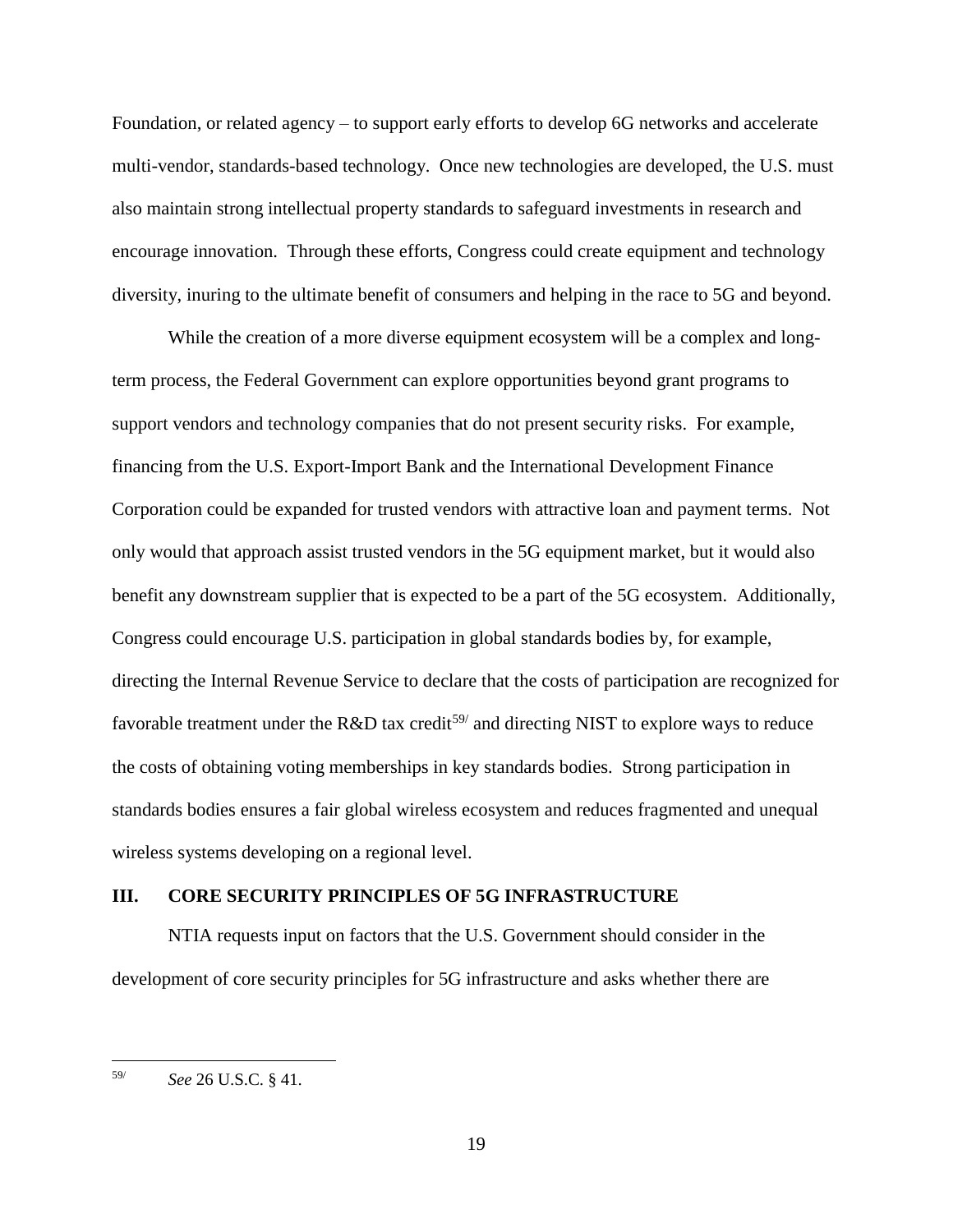stakeholder-driven approaches that the U.S. Government should consider.<sup>60/</sup> Responsible industry participants are taking action to ensure that commercial networks and devices are secure, and stakeholder efforts are underway to promote security features of 5G networks. For instance, the 3rd Generation Partnership Project ("3GPP"), which unites seven telecommunications standard development organizations and provides their members with a stable environment to produce the reports and specifications that define 3GPP technologies, has specified and standardized mobile wireless industry security features and mechanisms for 3G, 4G, and now 5G technologies.<sup>61/</sup> Security features of today's commercial 5G networks based on 3GPP standards include, among other things, primary authentication (network and device mutual authentication) and secondary authentication (authentication with data networks outside the mobile operator domain), subscriber identifiers to protect subscriber identity privacy, and a service-based architecture with security protocols protecting transmissions between core components at the IP layer. 62/

Moreover, U.S. telecommunications policy has long meant creating a technology-neutral environment that promotes innovation. Indeed, the FCC has repeatedly highlighted its commitment to technology neutrality as a hallmark of its rules and policies.<sup>63/</sup> As FCC

<sup>60/</sup> *See Request for Comments* at 32017.

<sup>61/</sup> *See* 5G Americas Whitepaper, *The Evolution of Security in 5G*, at 6 (Oct. 2018), https://www. 5gamericas.org/wp-content/uploads/2019/07/5G\_Americas\_5G\_Security\_White\_Paper\_Final.pdf.

<sup>62/</sup> *See id.* at 6-17; Anand R. Prasad *et al.*, *3GPP 5G Security*, 3GPP (Aug. 6, 2018), https://www. 3gpp.org/news-events/1975-sec\_5g; *5G Cybersecurity: 3GPP vs. NIST – Understanding the Standards*, RCR WIRELESS (Feb. 3, 2020), https://www.rcrwireless.com/20200203/5g/5g-cybersecurity-3gpp-vsnist-understanding-the-standards.

<sup>63/</sup> *See, e.g.*, *Expanding Access to Broadband and Encouraging Innovation Through Establishment of an Air-Ground Mobile Broadband Secondary Service for Passengers Aboard Aircraft in the 14.0-14.5 GHz Band*, Notice of Proposed Rulemaking, 28 FCC Rcd 6765, ¶ 101 (2013) (stating that the Commission "strive[s] to establish technology neutral rules that allow for competing technologies and changes in technology over time without the need to change our rules"); *Amendment of the Commission's*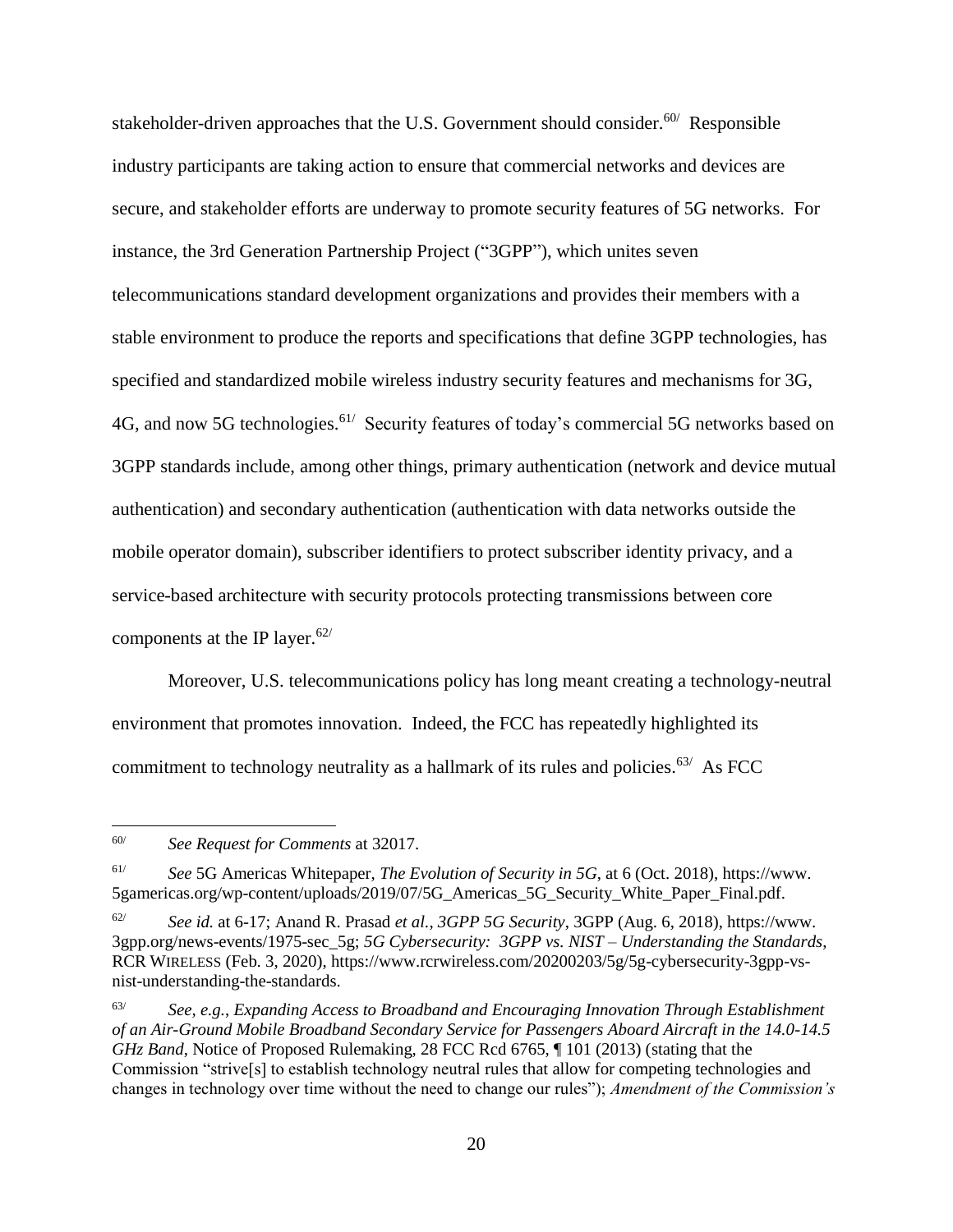Chairman Pai has stated, "[t]he best way to maximize the benefits of new technologies is to promote a competitive marketplace and let market forces work" and "[p]romoting competition means technology-neutral rules."<sup>64/</sup> That should remain the touchstone of U.S. Government efforts.

Nevertheless, there is an inextricable link between 5G security and the type of actions the U.S. Government can take to promote 5G. For example, as noted above, the U.S. Government can reform its siting policies by removing barriers to infrastructure deployment, particularly to promote both the expansion and modification of existing macro cell sites as well as new small cell sites.<sup>65/</sup> The more quickly 5G networks can be deployed in the U.S., the more likely that the U.S. can lead technology development, with trusted vendors, used in the 5G rollout. And if trusted vendors are used for fast 5G builds, then it is less likely that foreign entities will control 5G technology, potentially threatening national security. Accordingly, the U.S. Government, in addition to taking the actions above, should adopt policies that promote relieving industry of burdensome siting restrictions.

*Rules with Regard to Commercial Operations in the 3550-3650 MHz Band*, Report and Order and Second Further Notice of Proposed Rulemaking, 30 FCC Rcd 3959, ¶ 228 (2015) (noting that the FCC's "longstanding policies promot[e] technological neutrality and competition in emerging bands").

<sup>64/</sup> Remarks of FCC Chairman Ajit Pai at the 18th Global Symposium for Regulators, Geneva, Switzerland, at 2 (July 10, 2018), https://docs.fcc.gov/public/attachments/DOC-352412A1.pdf.

<sup>65/</sup> *See, e.g.*, Letter from Cathleen A. Massey, Vice President, Federal Regulatory Affairs, and David M. Crawford, Principal Corporate Counsel, Federal Regulatory Affairs, T-Mobile, to Marlene H. Dortch, Secretary, FCC, WT Docket No. 19-250 *et al.* (filed May 13, 2020) (urging the FCC to clarify its rules implementing Section 6409(a) of the Spectrum Act, which directs States and localities to approve any eligible facilities request for a modification of an existing wireless tower or base station that does not substantially change the physical dimensions of the tower or base station, but pursuant to which some jurisdictions continue to erect barriers); Comments of T-Mobile USA, Inc., WT Docket No. 19-250 *et al.* (filed Oct. 29, 2019); Reply Comments of T-Mobile USA, Inc., WT Docket No. 19-250 *et al.* (filed Nov. 20, 2019).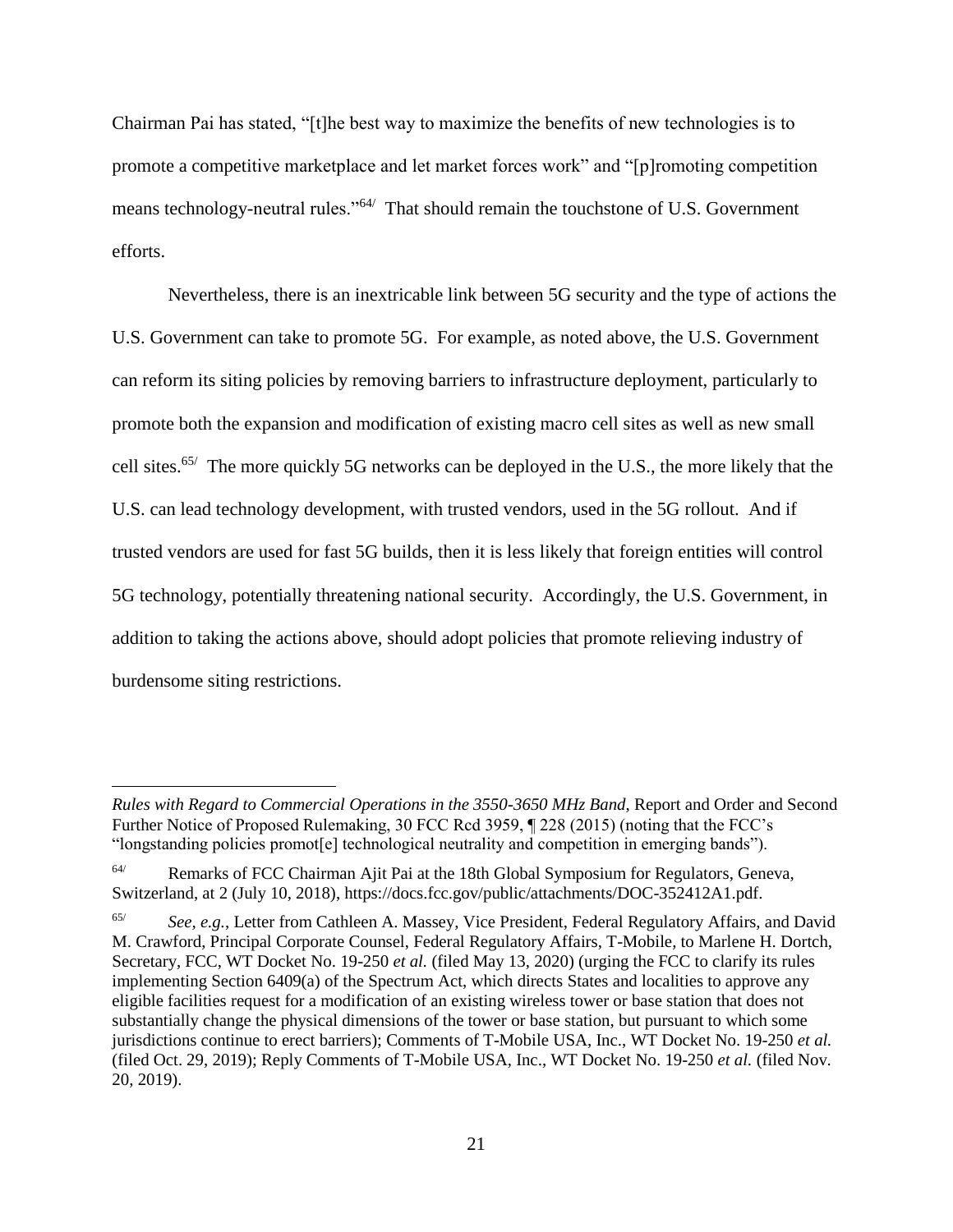In addition, the U.S. Government must develop a clear set of criteria in determining whether providers of equipment and services should be considered trusted vendors. Trusted vendors should be those that have been found not to impose a security risk, but also have demonstrated a commitment to the U.S. economy by, for example, locating facilities in the United States.<sup>66/</sup> Even without a significant U.S. presence, suppliers may be considered "trusted vendors" if they adhere to specific political and governance criteria. For example, among other criteria, they should be headquartered in a country with a democratically elected government and with an independent judiciary. They should also be headquartered in a country with a demonstrable record of protecting personal data and a demonstrable record of observance of their international human rights commitments. Moreover, suppliers should be considered "trusted vendors" if they abide by certain business practices criteria. For example, they should have transparent ownership and corporate governance structures that can be independently verified. They should be financed openly and transparently and can demonstrate adherence and observation of internationally recognized accounting standards.

To the extent a supplier does not meet these criteria, it could still be considered a trusted vendor if its technology adheres to certain cybersecurity criteria. If a supplier's technology, for instance, has passed independent and credible risk assessments and security evaluations, the supplier may be considered a trusted vendor. Similarly, the risk of using a supplier's technology could be reduced, thus making it a "trusted vendor," if the supplier (i) demonstrates that its technologies are built and maintained according to internationally recognized, open, and

<sup>66/</sup> For example, Ericsson's D15 lab is located in Silicon Valley, and Nokia has located four of its 17 global research centers throughout the U.S., including its global headquarters in New Jersey. *See* Ericsson, Introducing Ericsson D-15 (last visited June 10, 2020), https://www.ericsson.com/en/aboutus/experience-centers/d-fifteen; Nokia Bell Labs, Murray Hill, NJ, USA (last visited June 10, 2020), https://www.bell-labs.com/connect/global-locations/murray-hill-new-jersey-usa/#:~:text=Murray%20 Hill%2C%20NJ%2C%20USA,international%20airports%20and%20major%20highways.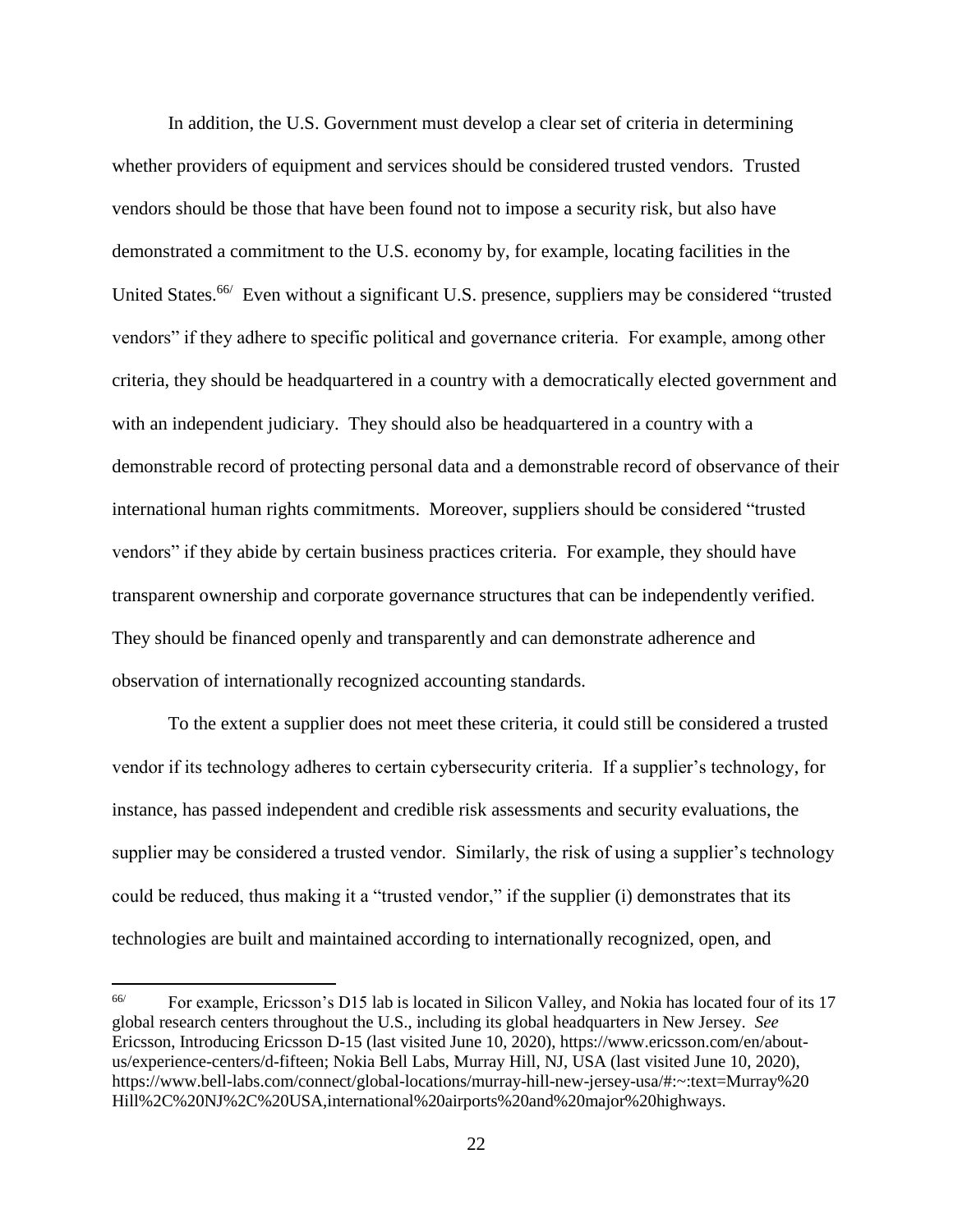consensus-based standards; (ii) has a record of addressing and remediating security flaws; and (iii) is able to demonstrate that it has adequate oversight and contractually binding security and quality assurances with third-party providers of components for its products.

## <span id="page-24-0"></span>**IV. RISKS TO U.S. ECONOMIC AND NATIONAL SECURITY DURING DEVELOPMENT AND DEPLOYMENT OF 5G INFRASTRUCTURE WORLDWIDE**

NTIA asks how the U.S. Government can best address the economic and national security risks presented by the use of 5G worldwide and best promote 5G vendor diversity and foster market competition.<sup>67/</sup> The deployment of 5G constitutes a significant economic opportunity for the U.S. By being the leader in 4G, the U.S. was able to take advantage of the opportunities of developing related technologies, such as applications that fueled the "app economy" and that have now been adopted worldwide. Those developments fostered tremendous economic benefits. The launch of 4G shifted the trajectory of the wireless industry's contribution to the U.S. from a projected \$350.3 billion to a realized \$445.0 billion in 2016 – an increase of nearly \$100 billion.<sup>68/</sup> U.S. leadership in 4G also increased total wireless-related jobs by 84 percent from 2011 to  $2014.69/$ 

5G leadership will allow the U.S. to realize similar benefits. Not only can the U.S. be a leader in industries like applications, but it can also lead in technology research, development, and testing by creating favorable economic environments and adopting the policies discussed above. Doing so will foster the safe and secure deployment of 5G networks while also, like

<sup>67/</sup> *See Request for Comments* at 32017.

<sup>68/</sup> *See How America's 4G Leadership Propelled the U.S. Economy*, RECON ANALYTICS, at 1 (Apr. 16, 2018), https://api.ctia.org/wp-content/uploads/2018/04/Recon-Analytics\_How-Americas-4G-Leadership-Propelled-US-Economy\_2018.pdf.

<sup>69/</sup> *See id.*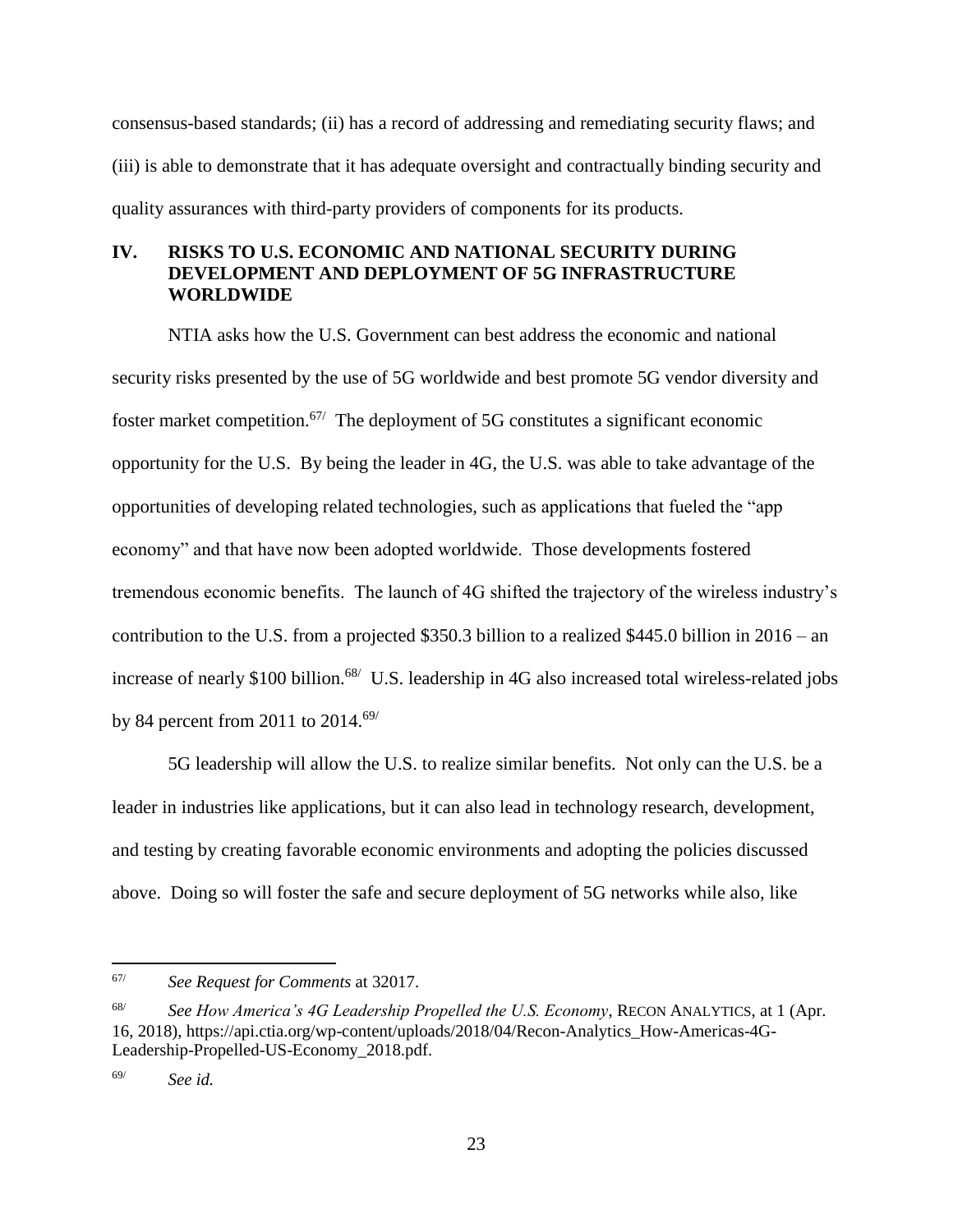application development, creating U.S. jobs and contributing to economic growth. Indeed, America's wireless companies are investing an estimated \$275 billion into building 5G networks, which are expected to create three million new jobs – with one out of every 100 Americans estimated to benefit from a new 5G job – and add \$500 billion to the economy.<sup>70/</sup> Every industry, including healthcare, energy, transportation, law enforcement, e-commerce, logistics, and education will be positively impacted by 5G. Adopting the proposals above will spur this growth and help ensure that trusted vendors are adequately supported and can proliferate, which will produce vendor diversity and market competition benefits.

## <span id="page-25-0"></span>**V. RESPONSIBLE GLOBAL DEVELOPMENT AND DEPLOYMENT OF 5G**

Last, NTIA seeks comment on how the U.S. Government can best lead the responsible and international development and deployment of 5G technology and promote the availability of secure and reliable equipment services.<sup>71/</sup> To achieve these goals, the U.S. Government can, as noted above, create a domestic regulatory and policy environment that promotes the deployment of 5G through spectrum availability, sensible siting regulations, and responsible business practices. In addition, U.S. Government promotion of private R&D efforts by trusted vendors through grant programs, tax incentives, loans, and other initiatives can help promote and support a diverse and secure 5G technology ecosystem worldwide.

While industry should generally take the lead in participation in standards-setting and similar groups, the U.S. government can support those efforts by ensuring that all industry participants are aware of those efforts and by adopting policies that support and justify participation. The U.S. should also continue its strong participation and presence in fora like the

<sup>70/</sup> *See* CTIA, The 5G Economy (last visited June 10, 2020), https://www.ctia.org/the-wirelessindustry/the-5g-economy.

<sup>71/</sup> *See Request for Comments* at 32017.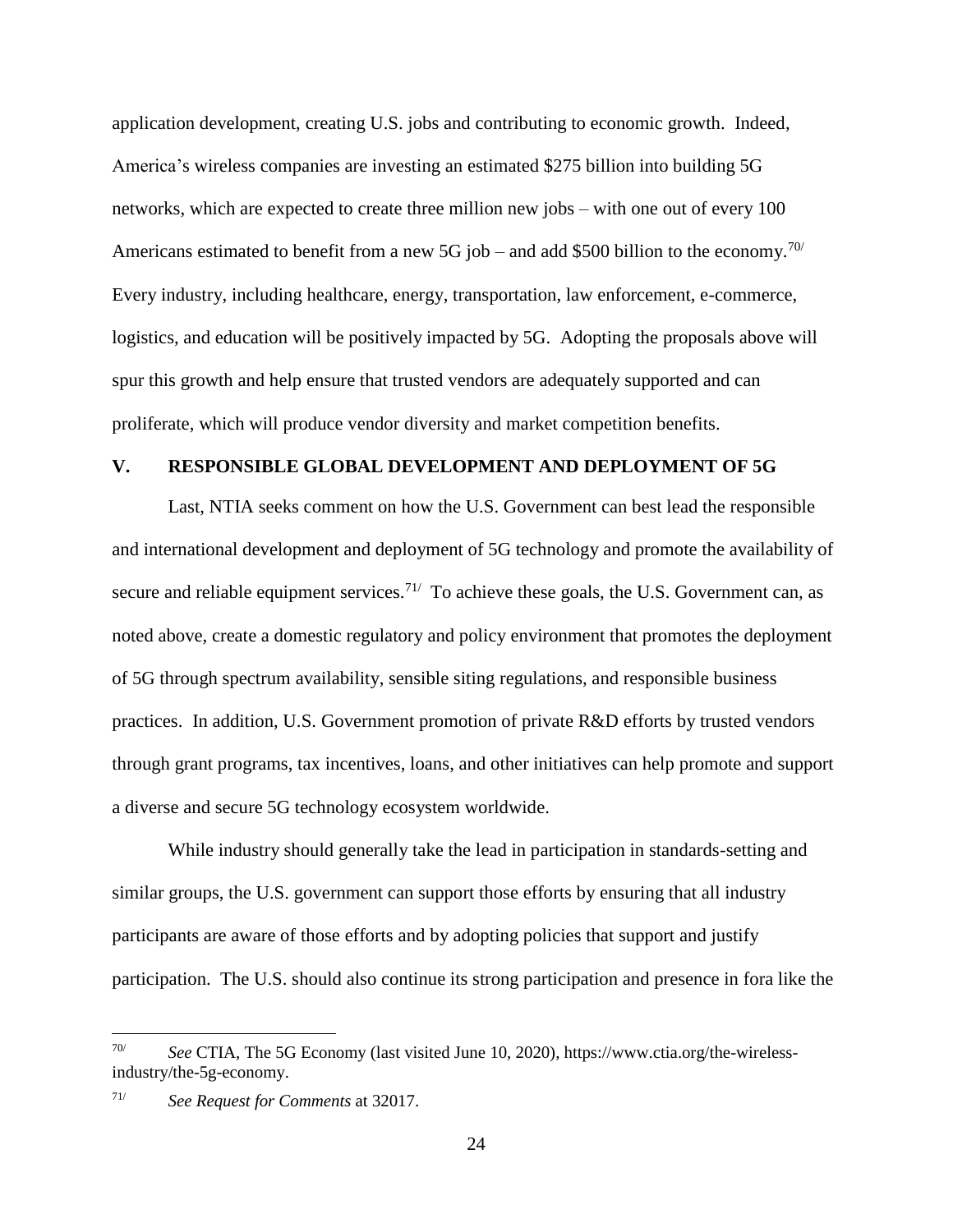International Telecommunication Union ("ITU"), where government-to-government negotiations occur. It should continue to promote private participation and collaboration with the U.S. Government in efforts to develop U.S.-led positions at those international meetings through transparent advisory committees, such as the World Radiocommunication Conference Advisory Committee.

The best tool or approach to mitigate risk from other countries' 5G infrastructure is to ensure strong and early U.S. deployment of 5G and to create a favorable environment for U.S. based research, development, and testing of next-generation technologies. Nevertheless, the U.S. should, when appropriate, use other tools to prevent or discourage the deployment of infrastructure that represents a demonstrated security threat to the U.S. As NTIA observes and explained above,  $72/$  the Federal Government has appropriately taken those steps in the case of Huawei and ZTE, with the FCC commencing a rulemaking and the Department of Commerce adopting rules to address the security of the telecommunications infrastructure supply chain. The U.S. Government should consider similar measures in the future against other companies, if necessary, to protect 5G infrastructure development and deployment.

## <span id="page-26-0"></span>**VI. CONCLUSION**

T-Mobile appreciates the U.S. Government's ongoing work to promote the development, deployment, and management of 5G equipment and networks. To further facilitate secure 5G rollout in the U.S., T-Mobile encourages the U.S. Government to consider ways in which it can make additional spectrum available for commercial use, improve wireless infrastructure deployment and review processes, and promote 5G R&D. The U.S. Government should also consider ways to better ensure the security of 5G equipment and networks through targeted

 $72/$ 

<sup>72/</sup> *See Request for Comments* at 32017.